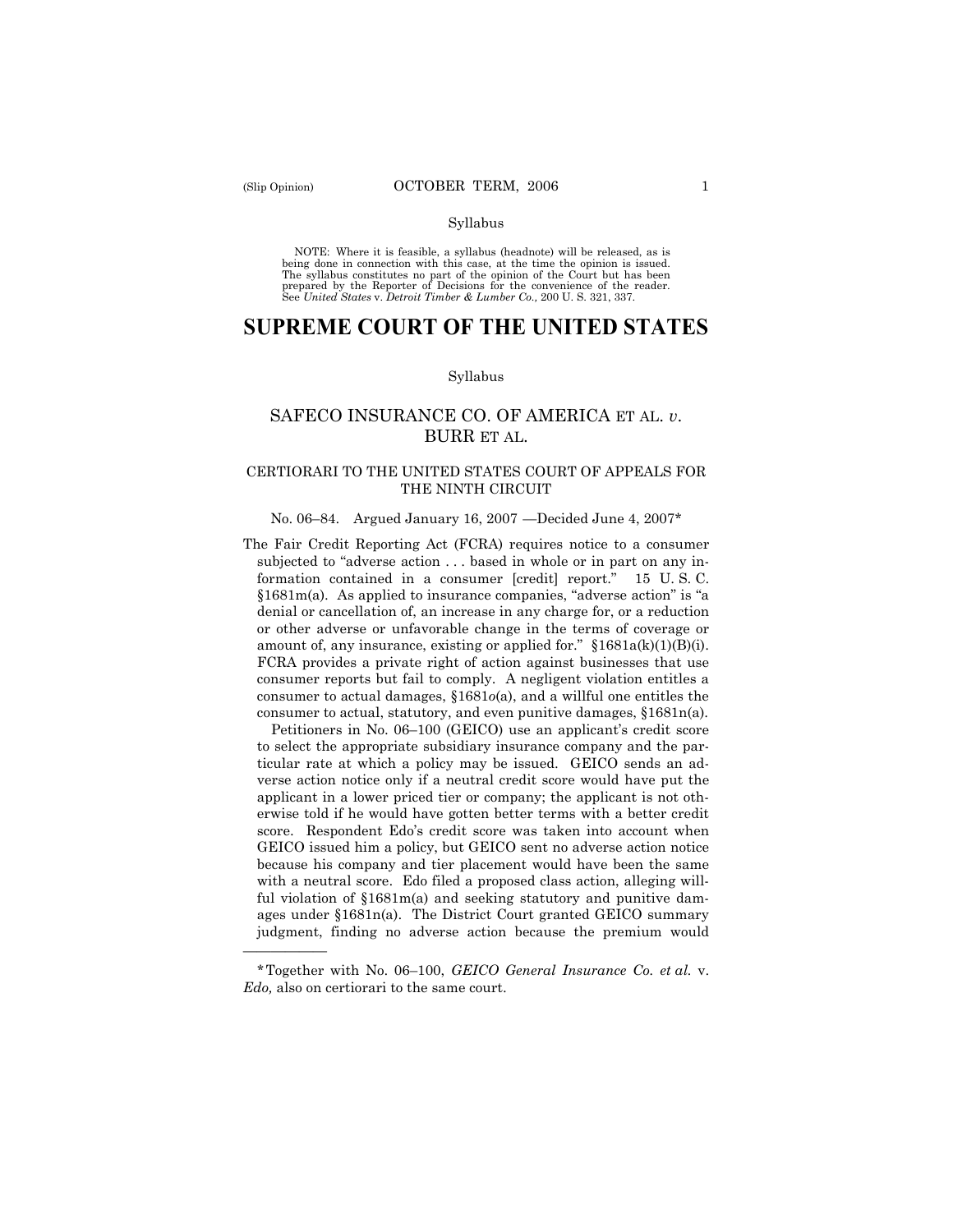#### Syllabus

have been the same had Edo's credit history not been considered. Petitioners in No. 06–100 (Safeco) also rely on credit reports to set initial insurance premiums. Respondents Burr and Massey—whom Safeco offered higher than the best rates possible without sending adverse action notices—joined a proposed class action, alleging willful violation of §1681m(a) and seeking statutory and punitive damages under §1681n(a). The District Court granted Safeco summary judgment on the ground that offering a single, initial rate for insurance cannot be "adverse action." The Ninth Circuit reversed both judgments. In GEICO's case, it held that an adverse action occurs whenever a consumer would have received a lower rate had his consumer report contained more favorable information. Since that would have happened to Edo, GEICO's failure to give notice was an adverse action. The court also held that an insurer willfully fails to comply with FCRA if it acts in reckless disregard of a consumer's FCRA rights, remanding for further proceedings on the reckless disregard issue. Relying on its decision in GEICO's case, the Ninth Circuit rejected the District Court's position in the Safeco case and remanded for further proceedings.

#### *Held:*

1. Willful failure covers a violation committed in reckless disregard of the notice obligation. Where willfulness is a statutory condition of civil liability, it is generally taken to cover not only knowing violations of a standard, but reckless ones as well. See, *e.g., McLaughlin*  v. *Richland Shoe Co.*, 486 U. S. 128, 133. This construction reflects common law usage. The standard civil usage thus counsels reading §1681n(a)'s phrase "willfully fails to comply" as reaching reckless FCRA violations, both on the interpretive assumption that Congress knows how this Court construes statutes and expects it to run true to form, see *Commissioner* v. *Keystone Consol. Industries, Inc.*, 508 U. S. 152, 159, and under the rule that a common law term in a statute comes with a common law meaning, absent anything pointing another way, *Beck* v. *Prupis*, 529 U. S. 494, 500–501. Petitioners claim that §1681n(a)'s drafting history points to a reading that liability attaches only to knowing violations, but the text as finally adopted points to the traditional understanding of willfulness in the civil sphere. Their other textual and structural arguments are also unpersuasive. Pp. 6–10.

2. Initial rates charged for new insurance policies may be adverse actions. Pp. 10–17.

(a) Reading the phrase "increase in any charge for . . . any insurance, existing or applied for,"  $$1681a(k)(1)(B)(i)$ , to include a disadvantageous rate even with no prior dealing fits with the ambitious objective of FCRA's statement of purpose, which uses expansive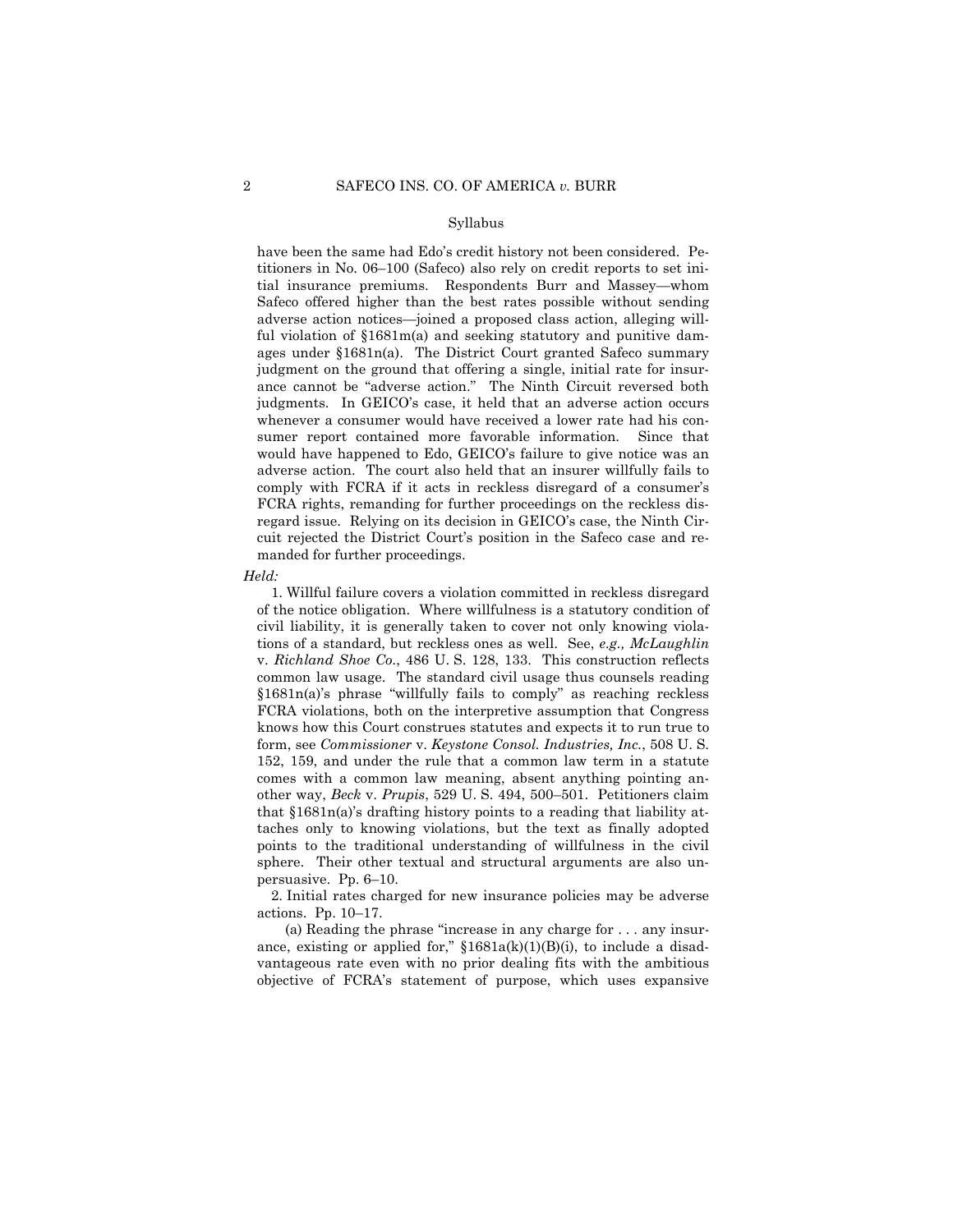#### Syllabus

terms to describe the adverse effects of unfair and inaccurate credit reporting and the responsibilities of consumer reporting agencies. See §1681(a). These descriptions do nothing to suggest that remedies for consumers disadvantaged by unsound credit ratings should be denied to first-time victims, and the legislative histories of both FCRA's original enactment and a 1996 amendment reveal no reason to confine attention to customers and businesses with prior dealings. Finally, nothing about insurance contracts suggests that Congress meant to differentiate applicants from existing customers when it set the notice requirement; the newly insured who gets charged more owing to an erroneous report is in the same boat with the renewal applicant. Pp. 10–13.

(b) An increased rate is not "based in whole or in part on" a credit report under §1681m(a) unless the report was a necessary condition of the increase. In common talk, "based on" indicates a but-for causal relationship and thus a necessary logical condition. Though some textual arguments point another way, it makes more sense to suspect that Congress meant to require notice and prompt a consumer challenge only when the consumer would gain something if the challenge succeeded. Pp. 13–14.

(c) In determining whether a first-time rate is a disadvantageous increase, the baseline is the rate that the applicant would have received had the company not taken his credit score into account (the "neutral score" rate GEICO used in Edo's case). That baseline comports with the understanding that §1681m(a) notice is required only when the credit report's effect on the initial rate is necessary to put the consumer in a worse position than other relevant facts would have decreed anyway. Congress was more likely concerned with the practical question whether the consumer's rate actually suffered when his credit report was taken into account than the theoretical question whether the consumer would have gotten a better rate with the best possible credit score, the baseline suggested by the Government and respondent-plaintiffs. The Government's objection to this reading is rejected. Although the rate initially offered for new insurance is an "increase" calling for notice if it exceeds the neutral rate, once a consumer has learned that his credit report led the insurer to charge more, he need not be told with each renewal if his rate has not changed. After initial dealing between the consumer and the insurer, the baseline for "increase" is the previous rate or charge, not the "neutral" baseline that applies at the start. Pp. 15–17.

3. GEICO did not violate the statute, and while Safeco might have, it did not act recklessly. Pp. 18–21.

(a) Because the initial rate GEICO offered Edo was what he would have received had his credit score not been taken into account,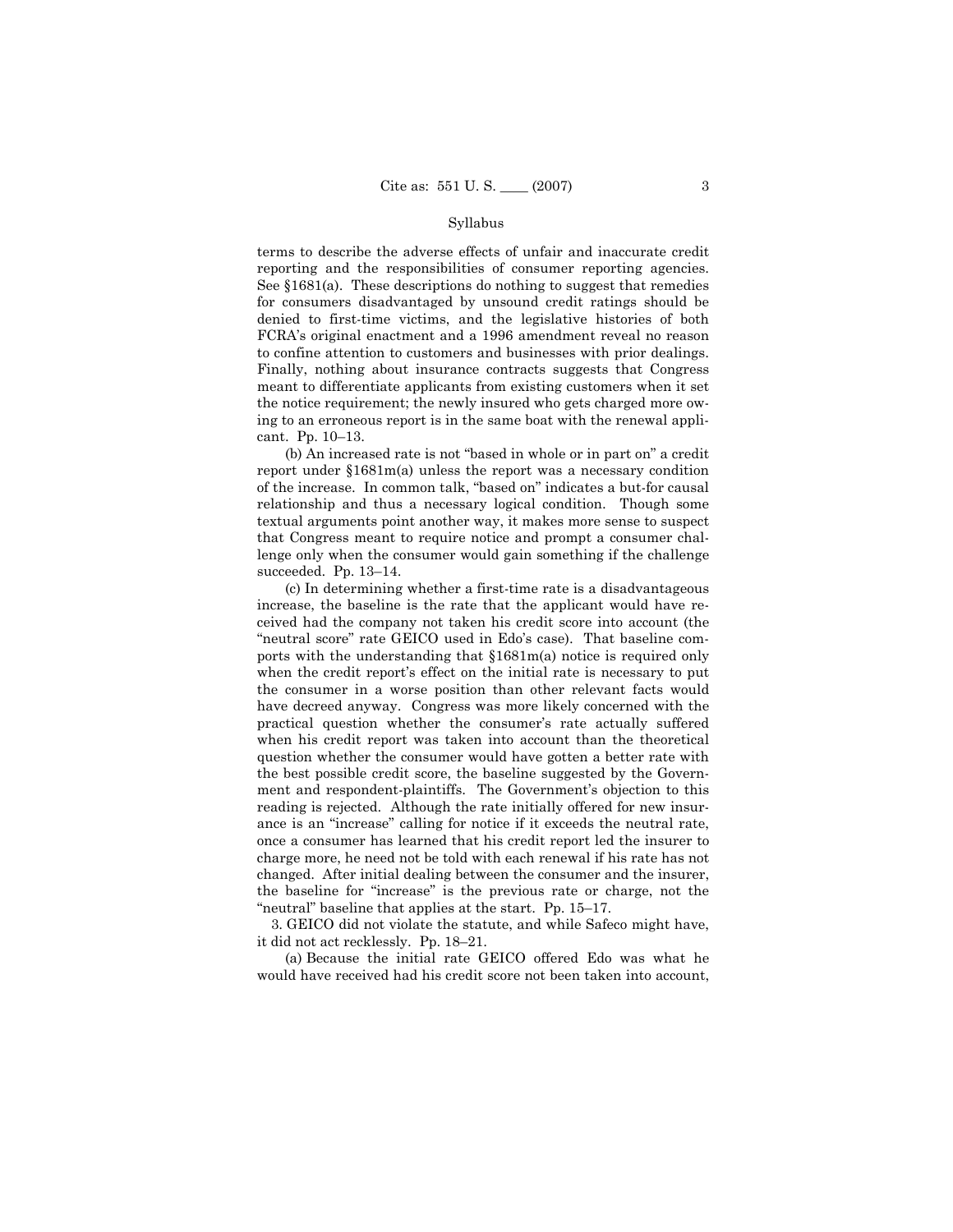### Syllabus

GEICO owed him no adverse action notice under §1681m(a). P. 18.

(b) Even if Safeco violated FCRA when it failed to give Burr and Massey notice on the mistaken belief that §1681m(a) did not apply to initial applications, the company was not reckless. The common law has generally understood "recklessness" in the civil liability sphere as conduct violating an objective standard: action entailing "an unjustifiably high risk of harm that is either known or so obvious that it should be known." *Farmer* v. *Brennan*, 511 U. S. 825, 836. There being no indication that Congress had something different in mind, there is no reason to deviate from the common law understanding in applying the statute. See *Beck* v. *Prupis*, 529 U. S., at 500–501. Thus, a company does not act in reckless disregard of FCRA unless the action is not only a violation under a reasonable reading of the statute, but shows that the company ran a risk of violating the law substantially greater than the risk associated with a reading that was merely careless. The negligence/recklessness line need not be pinpointed here, for Safeco's reading of the statute, albeit erroneous, was not objectively unreasonable. Section  $1681a(k)(1)(B)(i)$  is silent on the point from which to measure "increase," and Safeco's reading has a foundation in the statutory text and a sufficiently convincing justification to have persuaded the District Court to adopt it and rule in Safeco's favor. Before these cases, no court of appeals had spoken on the issue, and no authoritative guidance has yet come from the Federal Trade Commission. Given this dearth of guidance and the less-than-pellucid statutory text, Safeco's reading was not objectively unreasonable, and so falls well short of raising the "unjustifiably high risk" of violating the statute necessary for reckless liability. Pp. 18– 21.

No. 06–84, 140 Fed. Appx. 746; No. 06–100, 435 F. 3d 1081, reversed and remanded.

SOUTER, J., delivered the opinion of the Court, in which ROBERTS, C. J., and KENNEDY and BREYER, JJ., joined, in which SCALIA, J., joined as to all but footnotes 11 and 15, in which THOMAS and ALITO, JJ., joined as to all but Part III–A, and in which STEVENS and GINSBURG, JJ., joined as to Parts I, II, III–A, and IV–B. STEVENS, J., filed an opinion concurring in part and concurring in the judgment, in which GINSBURG, J., joined. THOMAS, J., filed an opinion concurring in part, in which ALITO, J., joined.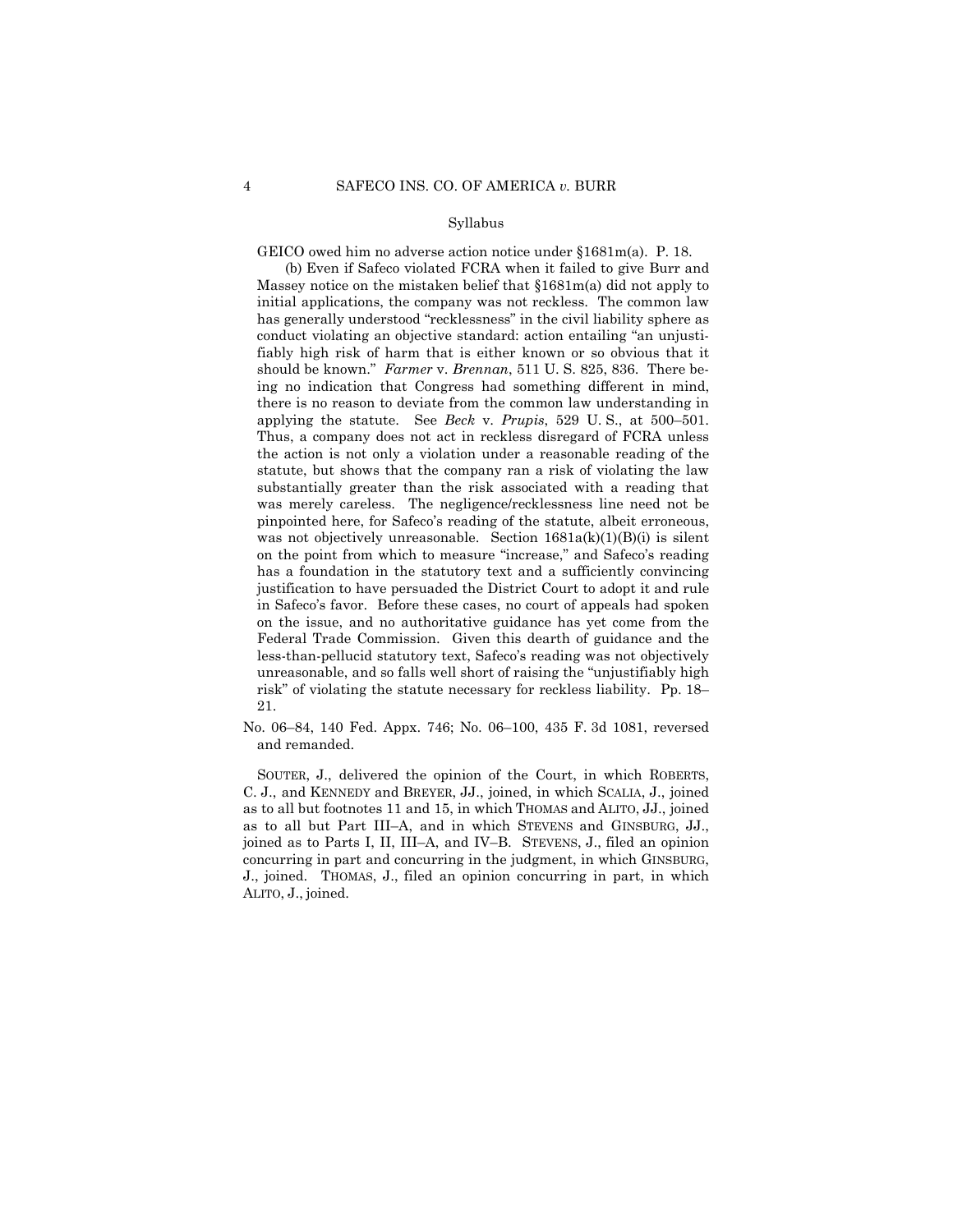NOTICE: This opinion is subject to formal revision before publication in the preliminary print of the United States Reports. Readers are requested to notify the Reporter of Decisions, Supreme Court of the United States, Washington, D. C. 20543, of any typographical or other formal errors, in order that corrections may be made before the preliminary print goes to press.

### $\frac{1}{2}$  , where  $\frac{1}{2}$ **SUPREME COURT OF THE UNITED STATES**

 $\mathcal{L}=\mathcal{L}$ Nos. 06–84 and 06–100

# SAFECO INSURANCE COMPANY OF AMERICA, ET AL., **PETITIONERS**

06–84 *v.* 

# CHARLES BURR ET AL.

# GEICO GENERAL INSURANCE COMPANY, ET AL., PETITIONERS

06–100 *v.* 

——————

# AJENE EDO

### ON WRITS OF CERTIORARI TO THE UNITED STATES COURT OF APPEALS FOR THE NINTH CIRCUIT

### [June 4, 2007]

# JUSTICE SOUTER delivered the opinion of the Court.\*

The Fair Credit Reporting Act (FCRA or Act) requires notice to any consumer subjected to "adverse action . . . based in whole or in part on any information contained in a consumer [credit] report." 15 U. S. C. §1681m(a). Anyone who "willfully fails" to provide notice is civilly liable to the consumer. §1681n(a). The questions in these consolidated cases are whether willful failure covers a violation committed in reckless disregard of the notice obligation, and, if so, whether petitioners Safeco and GEICO committed reckless violations. We hold that reckless action is covered, that GEICO did not violate the statute, and that

<sup>\*</sup> JUSTICE SCALIA joins all but footnotes 11 and 15 of this opinion.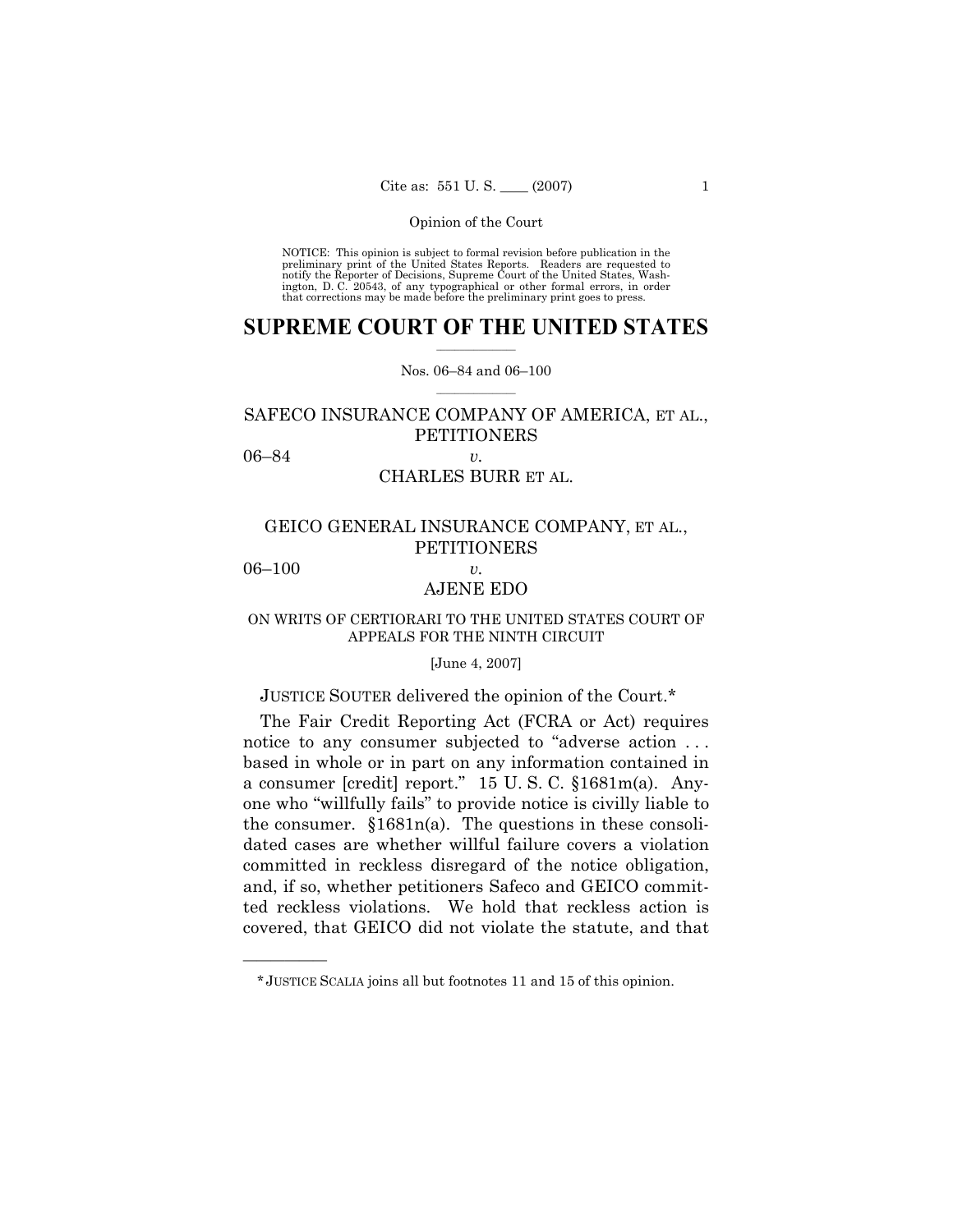while Safeco might have, it did not act recklessly.

## I A

Congress enacted FCRA in 1970 to ensure fair and accurate credit reporting, promote efficiency in the banking system, and protect consumer privacy. See 84 Stat. 1128, 15 U. S. C. §1681; *TRW Inc.* v. *Andrews*, 534 U. S. 19, 23 (2001). The Act requires, among other things, that "any person [who] takes any adverse action with respect to any consumer that is based in whole or in part on any information contained in a consumer report" must notify the affected consumer.<sup>1</sup> 15 U.S.C.  $$1681m(a)$ . The notice must point out the adverse action, explain how to reach the agency that reported on the consumer's credit, and tell the consumer that he can get a free copy of the report and dispute its accuracy with the agency. *Ibid*. As it applies to an insurance company, "adverse action" is "a denial or cancellation of, an increase in any charge for, or a reduction or other adverse or unfavorable change in the terms of coverage or amount of, any insurance, existing or applied for."  $$1681a(k)(1)(B)(i)$ .

FCRA provides a private right of action against businesses that use consumer reports but fail to comply. If a violation is negligent, the affected consumer is entitled to actual damages. §1681*o*(a) (2000 ed., Supp. IV). If willful, however, the consumer may have actual damages, or statutory damages ranging from \$100 to \$1,000, and even

<sup>1</sup>So far as it matters here, the Act defines "consumer report" as "any written, oral, or other communication of any information by a consumer reporting agency bearing on a consumer's credit worthiness, credit standing, [or] credit capacity . . . which is used or expected to be used or collected in whole or in part for the purpose of serving as a factor in establishing the consumer's eligibility for . . . credit or insurance to be used primarily for personal, family, or household purposes." 15 U. S. C.  $$1681a(d)(1)$  (footnote omitted). The scope of this definition is not at issue.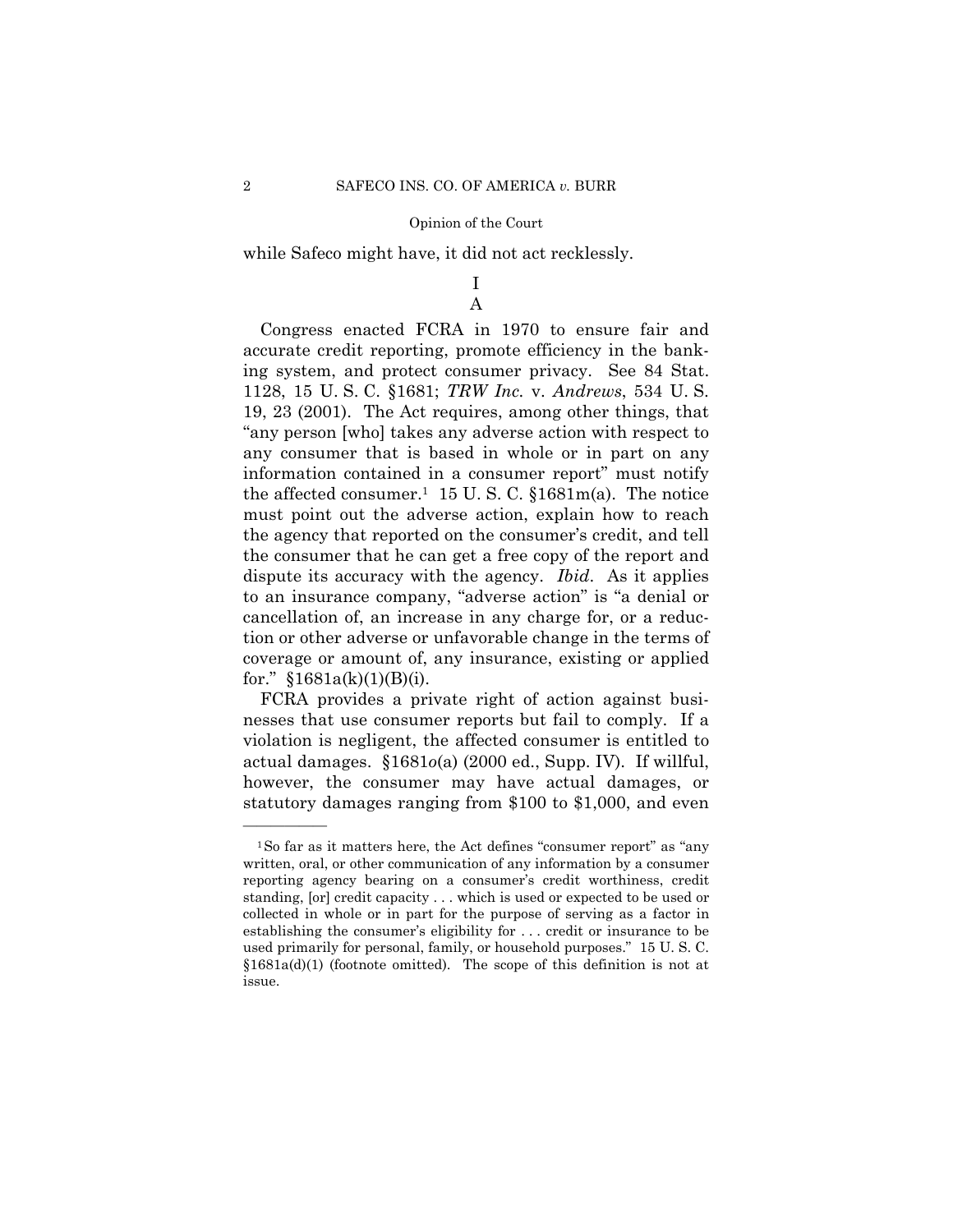punitive damages. §1681n(a) (2000 ed.).

### B

Petitioner GEICO<sup>2</sup> writes auto insurance through four subsidiaries: GEICO General, which sells "preferred" policies at low rates to low-risk customers; Government Employees, which also sells "preferred" policies, but only to government employees; GEICO Indemnity, which sells standard policies to moderate-risk customers; and GEICO Casualty, which sells nonstandard policies at higher rates to high-risk customers. Potential customers call a toll-free number answered by an agent of the four affiliates, who takes information and, with permission, gets the applicant's credit score.3 This information goes into GEICO's computer system, which selects any appropriate company and the particular rate at which a policy may be issued.

For some time after FCRA went into effect, GEICO sent adverse action notices to all applicants who were not offered "preferred" policies from GEICO General or Government Employees. GEICO changed its practice, however, after a method to "neutralize" an applicant's credit score was devised: the applicant's company and tier placement is compared with the company and tier placement he would have been assigned with a "neutral" credit score, that is, one calculated without reliance on credit history.<sup>4</sup> Under this new scheme, it is only if using a

<sup>2</sup>The specific petitioners are subsidiary companies of the GEICO Cor-

poration; for the sake of convenience, we call them "GEICO" collectively.<br><sup>3</sup> The Act defines a "credit score" as "a numerical value or a categorization derived from a statistical tool or modeling system used by a person who makes or arranges a loan to predict the likelihood of certain credit behaviors, including default." 15 U. S. C. §1681g(f)(2)(A) (2000 ed., Supp. IV). Under its contract with its credit information providers, GEICO learned credit scores and facts in the credit reports that significantly influenced the scores, but did not have access to the credit reports themselves. 4A number of States permit the use of such "neutral" credit scores to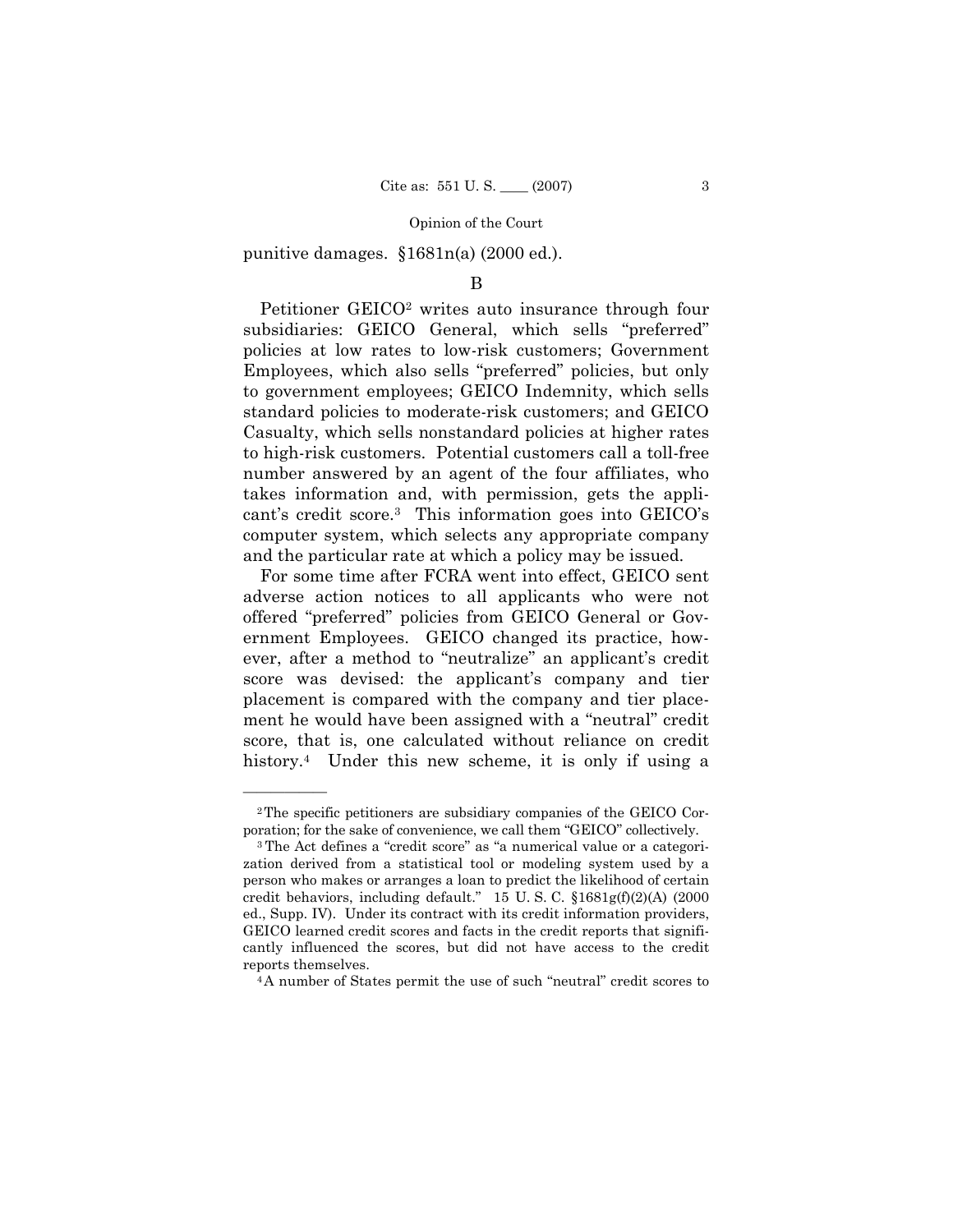neutral credit score would have put the applicant in a lower priced tier or company that GEICO sends an adverse action notice; the applicant is not otherwise told if he would have gotten better terms with a better credit score.

Respondent Ajene Edo applied for auto insurance with GEICO. After obtaining Edo's credit score, GEICO offered him a standard policy with GEICO Indemnity (at rates higher than the most favorable), which he accepted. Because Edo's company and tier placement would have been the same with a neutral score, GEICO did not give Edo an adverse action notice. Edo later filed this proposed class action against GEICO, alleging willful failure to give notice in violation of §1681m(a); he claimed no actual harm, but sought statutory and punitive damages under §1681n(a). The District Court granted summary judgment for GEICO, finding there was no adverse action when "the premium charged to [Edo] . . . would have been the same even if GEICO Indemnity did not consider information in [his] consumer credit history." *Edo* v. *GEICO Casualty Co.*, CV 02–678–BR, 2004 U. S. Dist. LEXIS 28522, \*12 (D. Ore., Feb. 23, 2004), App. to Pet. for Cert. in No. 06– 100, p. 46a.

Like GEICO, petitioner Safeco<sup>5</sup> relies on credit reports to set initial insurance premiums, $6$  as it did for respondents Charles Burr and Shannon Massey, who were offered higher rates than the best rates possible. Safeco

ensure that consumers with thin or unidentifiable credit histories are not treated disadvantageously. See, *e.g.*, N. Y. Ins. Law Ann. §§2802(e), (e)(1) (West 2006) (generally prohibiting an insurer from "consider[ing] an absence of credit information," but allowing it to do so if it "treats the consumer as if the applicant or insured had neutral credit information, as defined by the insurer").<br><sup>5</sup>Again, the actual petitioners are subsidiary companies, of Safeco Cor-

poration in this case; for convenience, we call them "Safeco" collectively.<br><sup>6</sup>The parties do not dispute that the credit scores and credit reports

relied on by GEICO and Safeco are "consumer reports" under 15 U. S. C. §1681a(d)(1).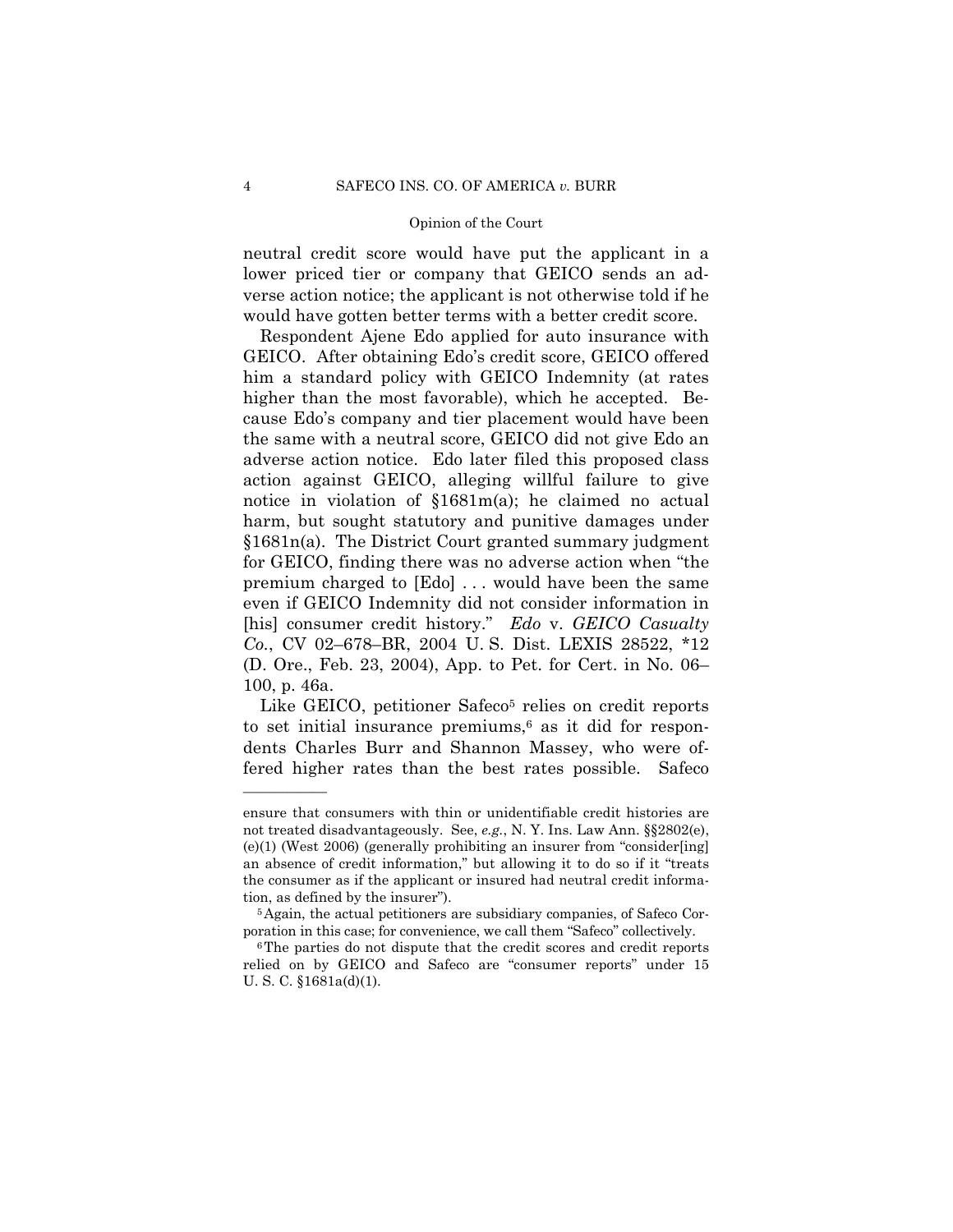sent them no adverse action notices, and they later joined a proposed class action against the company, alleging willful violation of  $$1681m(a)$  and seeking statutory and punitive damages under §1681n(a). The District Court ordered summary judgment for Safeco, on the understanding that offering a single, initial rate for insurance cannot be "adverse action."

The Court of Appeals for the Ninth Circuit reversed both judgments. In GEICO's case, it held that whenever a consumer "would have received a lower rate for his insurance had the information in his consumer report been more favorable, an adverse action has been taken against him." *Reynolds* v. *Hartford Financial Servs. Group, Inc.*, 435 F. 3d 1081, 1093 (2006). Since a better credit score would have placed Edo with GEICO General, not GEICO Indemnity, the appeals court held that GEICO's failure to give notice was an adverse action.

The Ninth Circuit also held that an insurer "willfully" fails to comply with FCRA if it acts with "reckless disregard" of a consumer's rights under the Act. *Id.*, at 1099. It explained that a company would not be acting recklessly if it "diligently and in good faith attempted to fulfill its statutory obligations" and came to a "tenable, albeit erroneous, interpretation of the statute." *Ibid.* The court went on to say that "a deliberate failure to determine the extent of its obligations" would not ordinarily escape liability under §1681n, any more than "reliance on creative lawyering that provides indefensible answers." *Ibid.* Because the court believed that the enquiry into GEICO's reckless disregard might turn on undisclosed circumstances surrounding GEICO's revision of its notification policy, the Court of Appeals remanded the company's case for further proceedings.7

<sup>7</sup>Prior to issuing its final opinion in this case, the Court of Appeals had issued, then withdrawn, two opinions in which it held that GEICO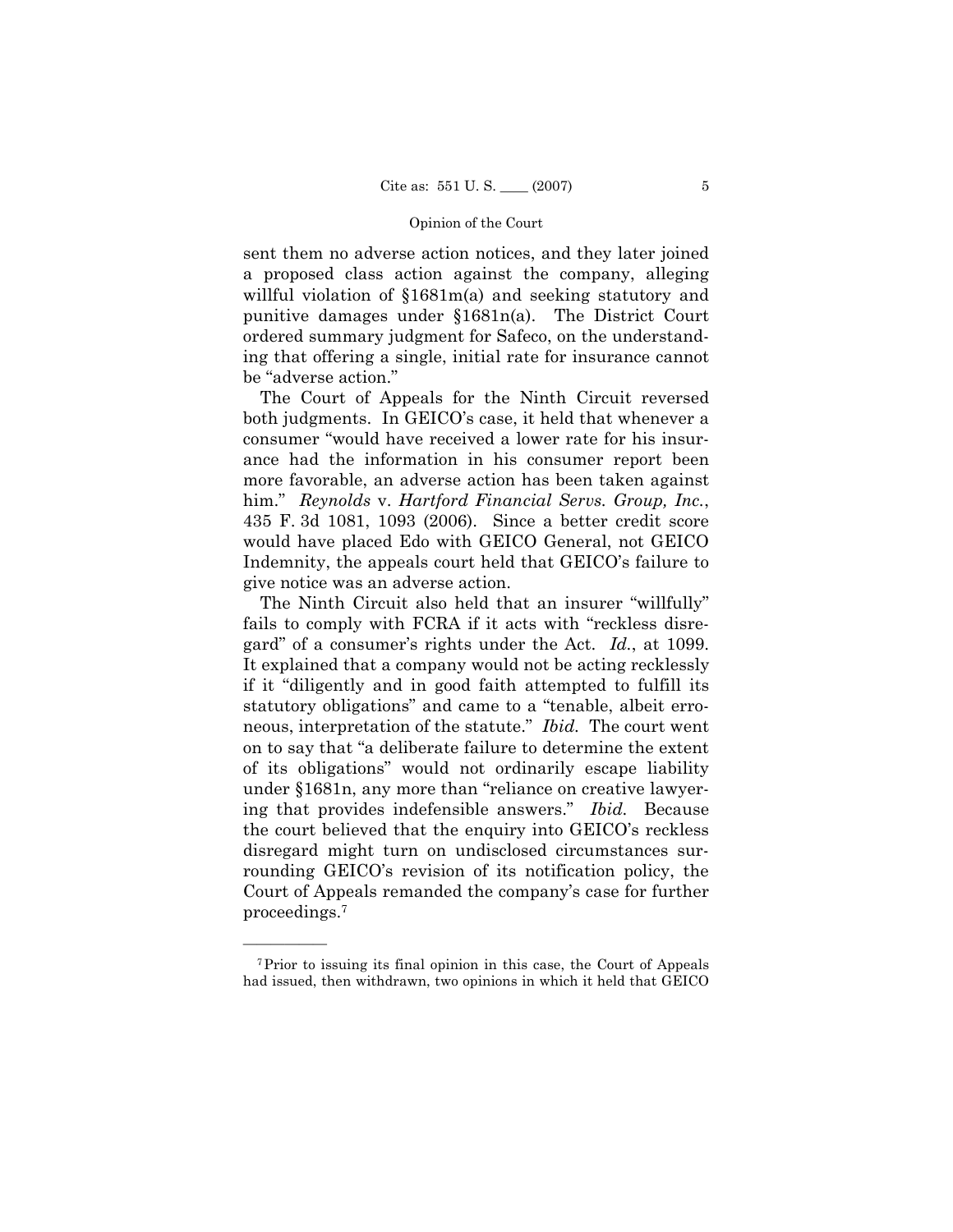In the action against Safeco, the Court of Appeals rejected the District Court's position, relying on its reasoning in GEICO's case (where it had held that the notice requirement applies to a single statement of an initial charge for a new policy). *Spano* v. *Safeco Corp.*, 140 Fed. Appx. 746 (2005). The Court of Appeals also rejected Safeco's argument that its conduct was not willful, again citing the GEICO case, and remanded for further proceedings.

We consolidated the two matters and granted certiorari to resolve a conflict in the Circuits as to whether §1681n(a) reaches reckless disregard of FCRA's obligations,<sup>8</sup> and to clarify the notice requirement in  $$1681m(a)$ . 548 U.S. \_\_ (2006). We now reverse in both cases.

II

GEICO and Safeco argue that liability under §1681n(a) for "willfully fail[ing] to comply" with FCRA goes only to acts known to violate the Act, not to reckless disregard of statutory duty, but we think they are wrong. We have said before that "willfully" is a "word of many meanings whose construction is often dependent on the context in which it appears," *Bryan* v. *United States*, 524 U. S. 184, 191 (1998) (internal quotation marks omitted); and where willfulness is a statutory condition of civil liability, we have generally taken it to cover not only knowing violations of a standard, but reckless ones as well, see *McLaughlin* v. *Richland Shoe Co.*, 486 U. S. 128, 132–133 (1988) ("willful," as used in a limitation provision for

had "willfully" violated FCRA as a matter of law. *Reynolds* v. *Hartford Financial Servs. Group, Inc.*, 416 F. 3d 1097 (CA9 2005); *Reynolds* v. *Hartford Financial Servs. Group, Inc.*, 426 F. 3d 1020 (CA9 2005). 8Compare, *e.g.*, *Cushman* v. *Trans Union Corp*., 115 F. 3d 220, 227

<sup>(</sup>CA3 1997) (adopting the "reckless disregard" standard), with *Wantz* v. *Experian Information Solutions*, 386 F. 3d 829, 834 (CA7 2004) (construing "willfully" to require that a user "knowingly and intentionally violate the Act"); *Phillips* v. *Grendahl*, 312 F. 3d 357, 368 (CA8 2002) (same).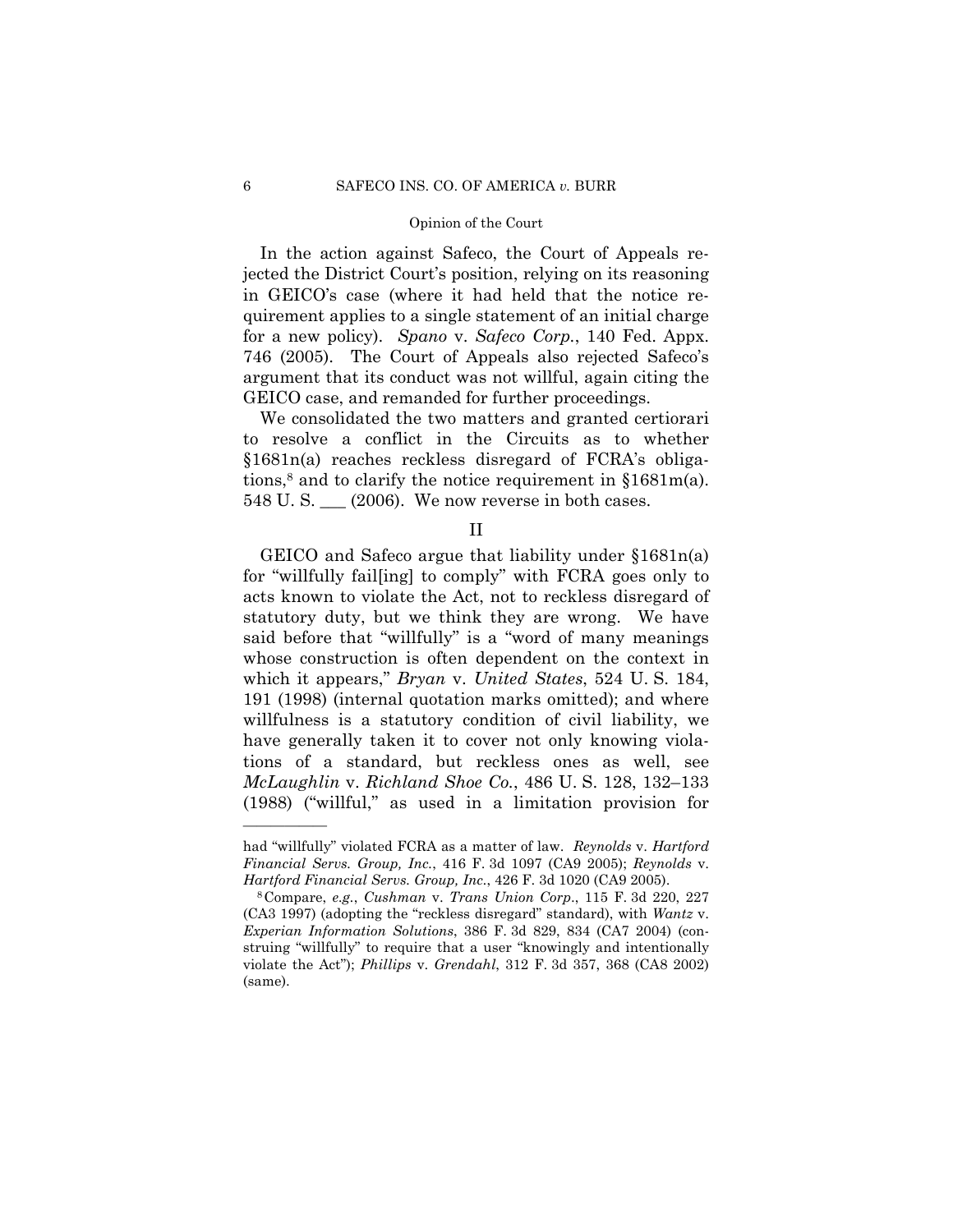actions under the Fair Labor Standards Act, covers claims of reckless violation); *Trans World Airlines, Inc.* v. *Thurston*, 469 U. S. 111, 125–126 (1985) (same, as to a liquidated damages provision of the Age Discrimination in Employment Act of 1967); cf*. United States* v. *Illinois Central R. Co.*, 303 U. S. 239, 242–243 (1938) ("willfully," as used in a civil penalty provision, includes "'conduct marked by careless disregard whether or not one has the right so to act'" (quoting *United States* v. *Murdock*, 290 U. S. 389, 395 (1933))). This construction reflects common law usage, which treated actions in "reckless disregard" of the law as "willful" violations. See W. Keeton, D. Dobbs, R. Keeton, & D. Owen, Prosser and Keeton on Law of Torts §34, p. 212 (5th ed. 1984) (hereinafter Prosser and Keeton) ("Although efforts have been made to distinguish" the terms "willful," "wanton," and "reckless," "such distinctions have consistently been ignored, and the three terms have been treated as meaning the same thing, or at least as coming out at the same legal exit"). The standard civil usage thus counsels reading the phrase "willfully fails to comply" in §1681n(a) as reaching reckless FCRA violations,9 and this is so both on the interpretive assumption

<sup>9</sup> It is different in the criminal law. When the term "willful" or "willfully" has been used in a criminal statute, we have regularly read the modifier as limiting liability to knowing violations. See *Ratzlaf* v. *United States*, 510 U. S. 135, 137 (1994); *Bryan* v. *United States*, 524 U. S. 184, 191–192 (1998); *Cheek* v. *United States*, 498 U. S. 192, 200– 201 (1991). This reading of the term, however, is tailored to the criminal law, where it is characteristically used to require a criminal intent beyond the purpose otherwise required for guilt, *Ratzlaf*, *supra*, at 136– 137; or an additional " 'bad purpose,' " *Bryan*, *supra*, at 191; or specific intent to violate a known legal duty created by highly technical statutes, *Cheek*, *supra*, at 200–201. Thus we have consistently held that a defendant cannot harbor such criminal intent unless he "acted with knowledge that his conduct was unlawful." *Bryan*, *supra*, at 193. Civil use of the term, however, typically presents neither the textual nor the substantive reasons for pegging the threshold of liability at knowledge of wrongdoing. Cf. *Farmer* v. *Brennan*, 511 U. S. 825, 836–837 (1994)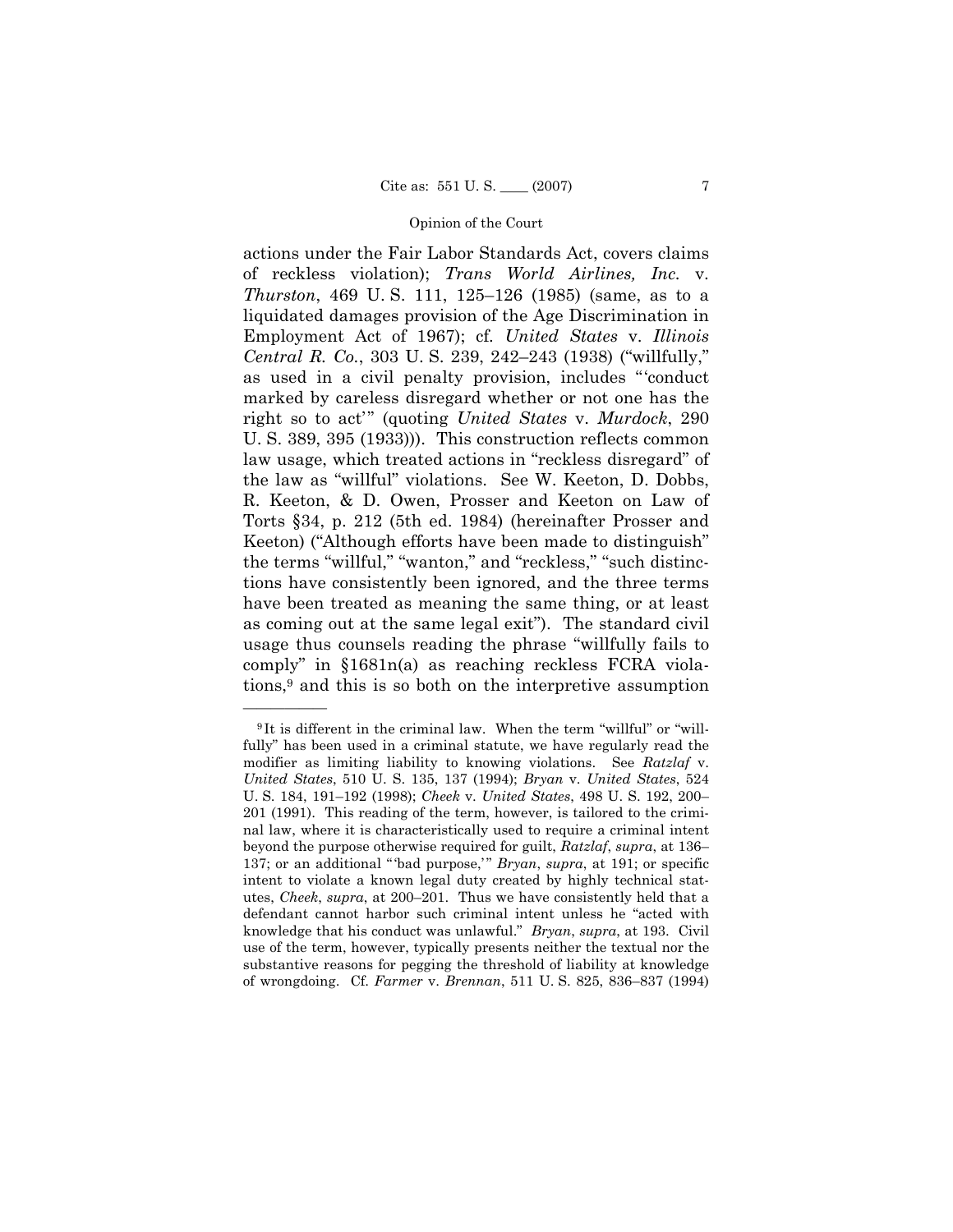that Congress knows how we construe statutes and expects us to run true to form, see *Commissioner* v. *Keystone Consol. Industries, Inc.*, 508 U. S. 152, 159 (1993), and under the general rule that a common law term in a statute comes with a common law meaning, absent anything pointing another way, *Beck* v. *Prupis*, 529 U. S. 494, 500– 501 (2000).

GEICO and Safeco argue that Congress did point to something different in FCRA, by a drafting history of §1681n(a) said to show that liability was supposed to attach only to knowing violations. The original version of the Senate bill that turned out as FCRA had two standards of liability to victims: grossly negligent violation (supporting actual damages) and willful violation (supporting actual, statutory, and punitive damages). S. 823, 91st Cong., 1st Sess., §1 (1969). GEICO and Safeco argue that since a "gross negligence" standard is effectively the same as a "reckless disregard" standard, the original bill's "willfulness" standard must have meant a level of culpability higher than "reckless disregard," or there would have been no requirement to show a different state of mind as a condition of the potentially much greater liability; thus, "willfully fails to comply" must have referred to a knowing violation. Although the gross negligence standard was reduced later in the legislative process to simple negligence (as it now appears in §1681*o*), the provision for willful liability remains unchanged and so must require knowing action, just as it did originally in the draft of §1681n.

Perhaps. But Congress may have scaled the standard for actual damages down to simple negligence because it thought gross negligence, being like reckless action, was covered by willfulness. Because this alternative reading is

<sup>(</sup>contrasting the different uses of the term "recklessness" in civil and criminal contexts).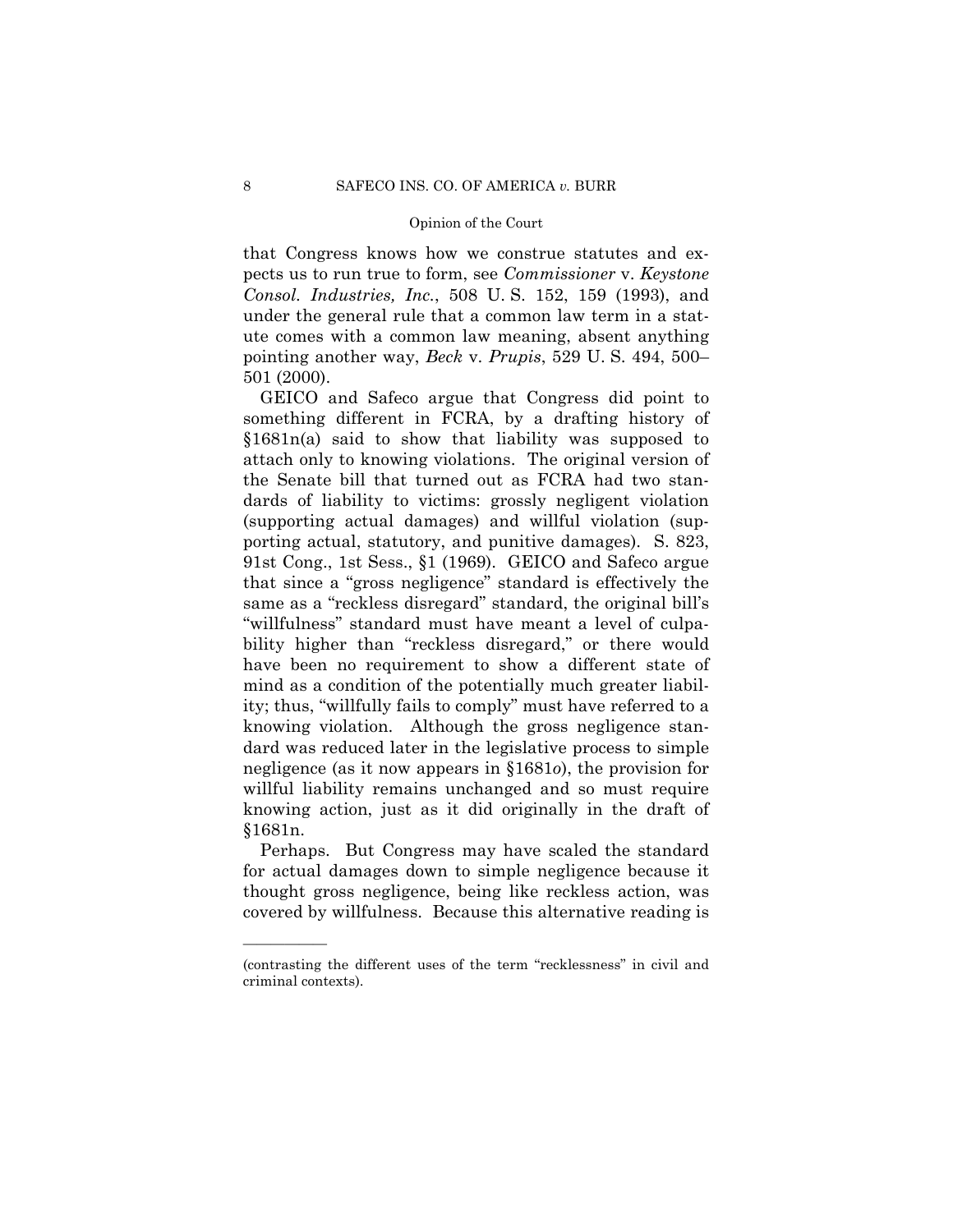possible, any inference from the drafting sequence is shaky, and certainly no match for the following clue in the text as finally adopted, which points to the traditional understanding of willfulness in the civil sphere.

The phrase in question appears in the preamble sentence of §1681n(a): "Any person who willfully fails to comply with any requirement imposed under this subchapter with respect to any consumer is liable to that consumer . . . ." Then come the details, in paragraphs (1)(A) and (1)(B), spelling out two distinct measures of damages chargeable against the willful violator. As a general matter, the consumer may get either actual damages or "damages of not less than \$100 and not more than  $$1,000."$   $$1681n(a)(1)(A)$ . But where the offender is liable "for obtaining a consumer report under false pretenses or knowingly without a permissible purpose," the statute sets liability higher: "actual damages . . . or \$1,000, whichever is greater."  $$1681n(a)(1)(B)$ .

If the companies were right that "willfully" limits liability under §1681n(a) to knowing violations, the modifier "knowingly" in  $$1681n(a)(1)(B)$  would be superfluous and incongruous; it would have made no sense for Congress to condition the higher damages under §1681n(a) on knowingly obtaining a report without a permissible purpose if the general threshold of any liability under the section were knowing misconduct. If, on the other hand, "willfully" covers both knowing and reckless disregard of the law, knowing violations are sensibly understood as a more serious subcategory of willful ones, and both the preamble and the subsection have distinct jobs to do. See *United States* v. *Menasche*, 348 U. S. 528, 538–539 (1955) ("'[G]ive effect, if possible, to every clause and word of a statute'" (quoting *Montclair* v. *Ramsdell*, 107 U. S. 147, 152 (1883))).

The companies make other textual and structural arguments for their view, but none is persuasive. Safeco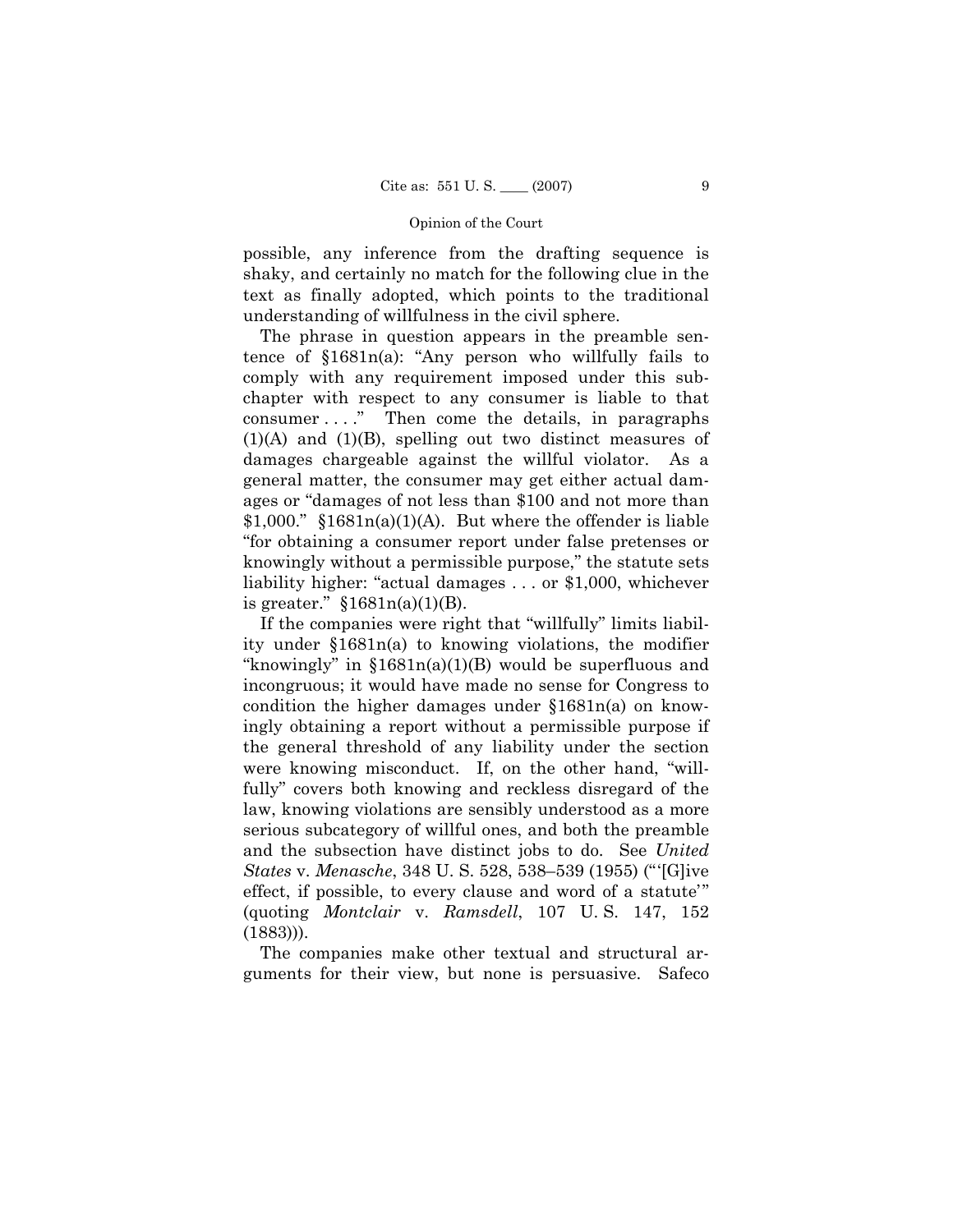thinks our reading would lead to the absurd result that one could, with reckless disregard, knowingly obtain a consumer report without a permissible purpose. But this is not so; action falling within the knowing subcategory does not simultaneously fall within the reckless alternative. Then both GEICO and Safeco argue that the reference to acting "knowingly and willfully" in FCRA's criminal enforcement provisions, §1681q and §1681r, indicates that "willfully" cannot include recklessness. But we are now on the criminal side of the law, where the paired modifiers are often found, see, *e.g.*, 18 U. S. C. §1001 (2000 ed. and Supp. IV) (false statements to federal investigators); 20 U. S. C. §1097(a) (embezzlement of student loan funds); 18 U. S. C. §1542 (2000 ed. and Supp. IV) (false statements in a passport application). As we said before, in the criminal law "willfully" typically narrows the otherwise sufficient intent, making the government prove something extra, in contrast to its civil-law usage, giving a plaintiff a choice of mental states to show in making a case for liability, see n. 9, *supra*. The vocabulary of the criminal side of FCRA is consequently beside the point in construing the civil side.

# III

# A

Before getting to the claims that the companies acted recklessly, we have the antecedent question whether either company violated the adverse action notice requirement at all. In both cases, respondent-plaintiffs' claims are premised on initial rates charged for new insurance policies, which are not "adverse" actions unless quoting or charging a first-time premium is "an increase in any charge for . . . any insurance, existing or applied for." 15 U.S.C.  $$1681a(k)(1)(B)(i)$ .

In Safeco's case, the District Court held that the initial rate for a new insurance policy cannot be an "increase"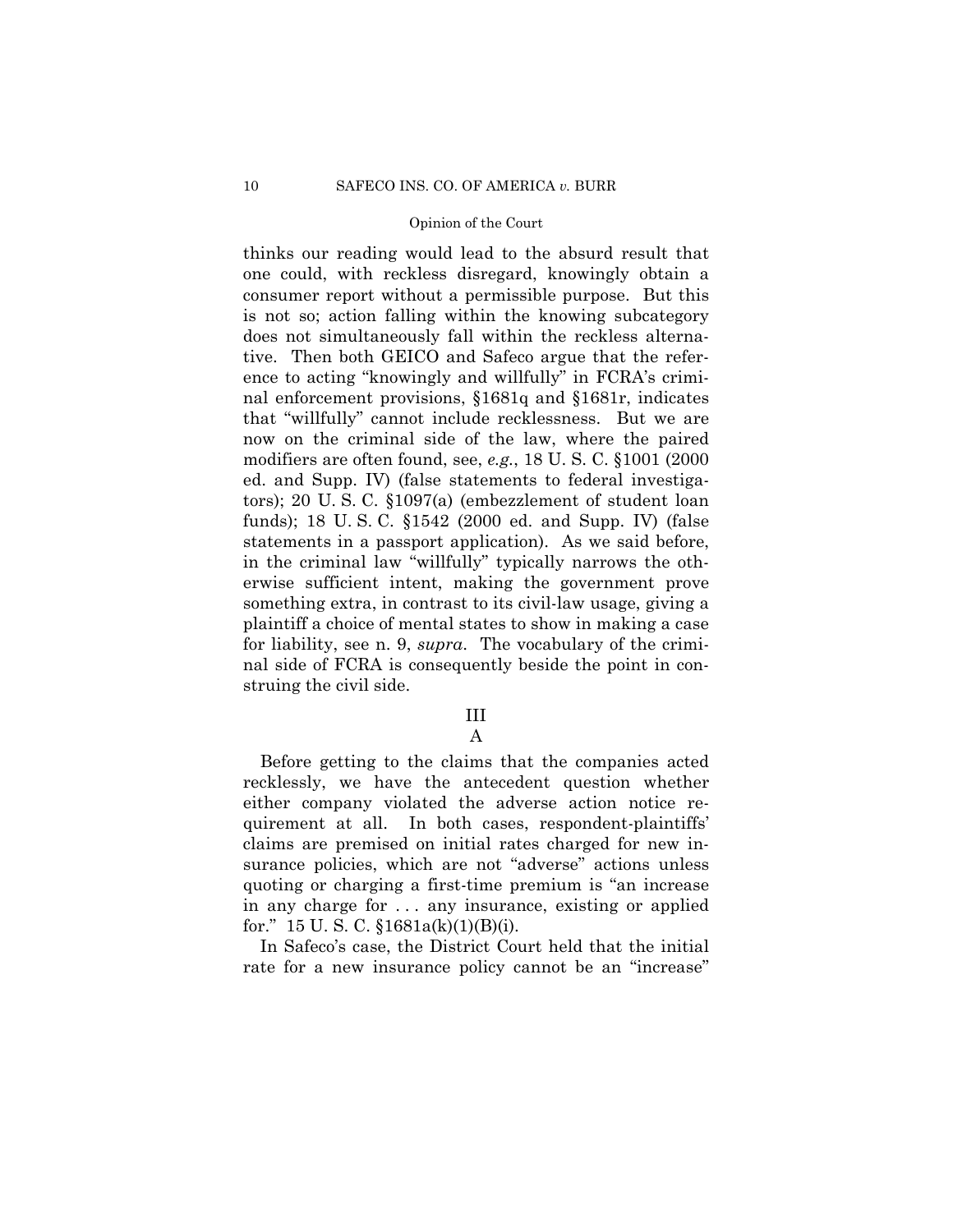because there is no prior dealing. The phrase "increase in any charge for . . . insurance" is readily understood to mean a change in treatment for an insured, which assumes a previous charge for comparison. See Webster's New International Dictionary 1260 (2d ed. 1957) (defining "increase" as "[a]ddition or enlargement in size, extent, quantity, number, intensity, value, substance, etc.; augmentation; growth; multiplication"). Since the District Court understood "increase" to speak of change just as much as of comparative size or quantity, it reasoned that the statute's "increase" never touches the initial rate offer, where there is no change.

The Government takes the part of the Court of Appeals in construing "increase" to reach a first-time rate. It says that regular usage of the term is not as narrow as the District Court thought: the point from which to measure difference can just as easily be understood without referring to prior individual dealing. The Government gives the example of a gas station owner who charges more than the posted price for gas to customers he doesn't like; it makes sense to say that the owner increases the price and that the driver pays an increased price, even if he never pulled in there for gas before. See Brief for United States as *Amicus Curiae* 26.10 The Government implies, then, that reading "increase" requires a choice, and the chosen reading should be the broad one in order to conform to what Congress had in mind.

We think the Government's reading has the better fit with the ambitious objective set out in the Act's statement

<sup>&</sup>lt;sup>10</sup>Since the posted price seems to be addressed to the world in general, one could argue that the increased gas price is not the initial quote. But the same usage point can be made with the example of the clothing model who gets a call from a ritzy store after posing for a discount retailer. If she quotes a higher fee, it would be natural to say that the uptown store will have to pay the "increase" to have her in its ad.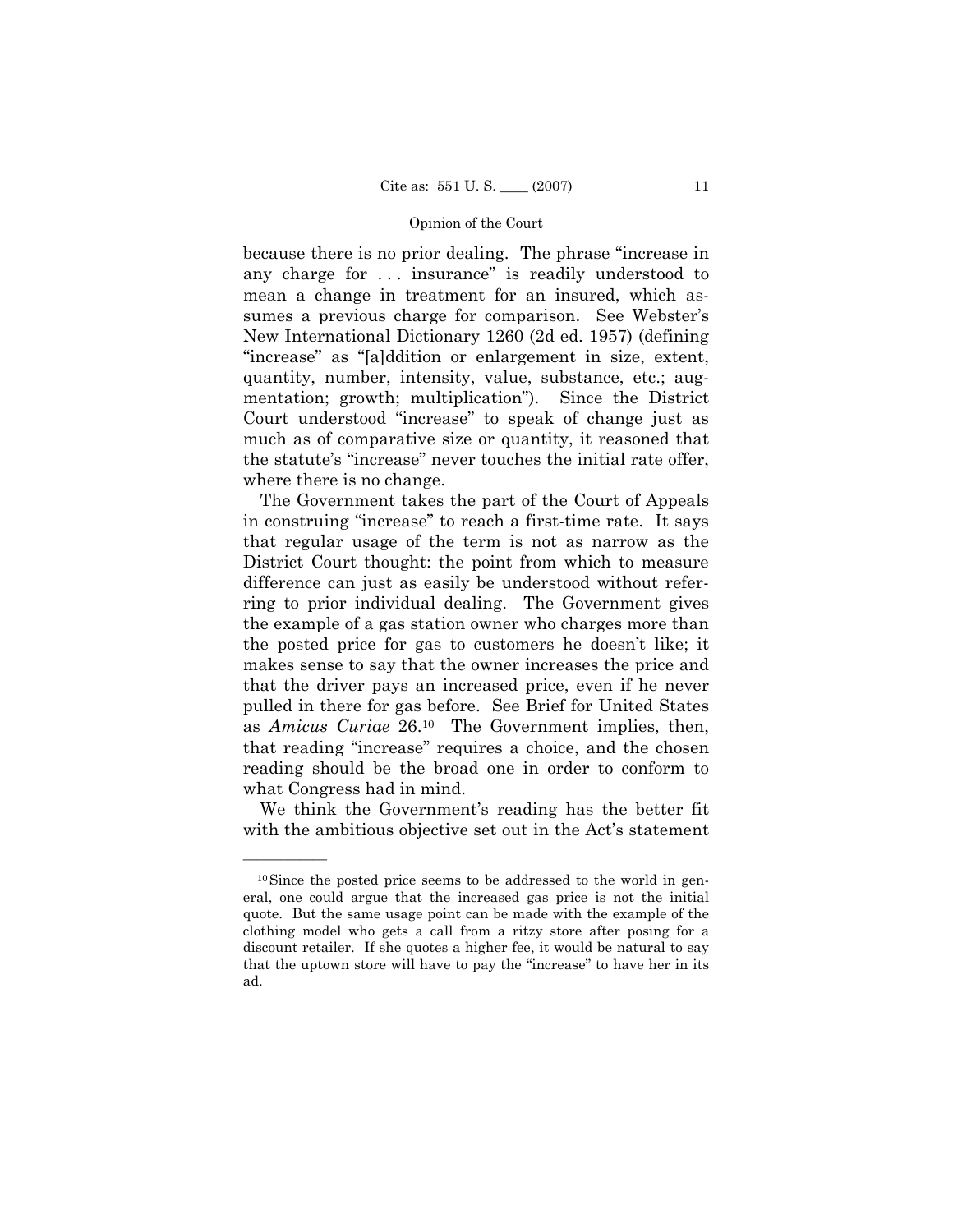of purpose, which uses expansive terms to describe the adverse effects of unfair and inaccurate credit reporting and the responsibilities of consumer reporting agencies. See §1681(a) (inaccurate reports "directly impair the efficiency of the banking system"; unfair reporting methods undermine public confidence "essential to the continued functioning of the banking system"; need to "insure" that reporting agencies "exercise their grave responsibilities" fairly, impartially, and with respect for privacy). The descriptions of systemic problem and systemic need as Congress saw them do nothing to suggest that remedies for consumers placed at a disadvantage by unsound credit ratings should be denied to first-time victims, and the legislative histories of FCRA's original enactment and of the 1996 amendment reveal no reason to confine attention to customers and businesses with prior dealings. Quite the contrary.<sup>11</sup> Finally, there is nothing about insurance contracts to suggest that Congress might have meant to differentiate applicants from existing customers when it set the notice requirement; the newly insured who gets charged more owing to an erroneous report is in the same boat with the renewal applicant.<sup>12</sup> We therefore hold that

<sup>&</sup>lt;sup>11</sup> See S. Rep. No. 91–517, p. 7 (1969) ("Those who ... charge a higher rate for credit or insurance wholly or partly because of a consumer report must, upon written request, so advise the consumer . . ."); S. Rep. No. 103–209, p. 4 (1993) (adverse action notice is required "any time the permissible use of a report results in an outcome adverse to the interests of the consumer"); H. R. Rep. No. 103–486, p. 26 (1994) ("[W]henever a consumer report is obtained for a permissible purpose ..., any action taken based on that report that is adverse to the interests of the consumer triggers the adverse action notice

requirements"). 12 In fact, notice in the context of an initially offered rate may be of greater significance than notice in the context of a renewal rate; if, for instance, insurance is offered on the basis of a single, long-term guaranteed rate, a consumer who is not given notice during the initial application process may never have an opportunity to learn of any adverse treatment.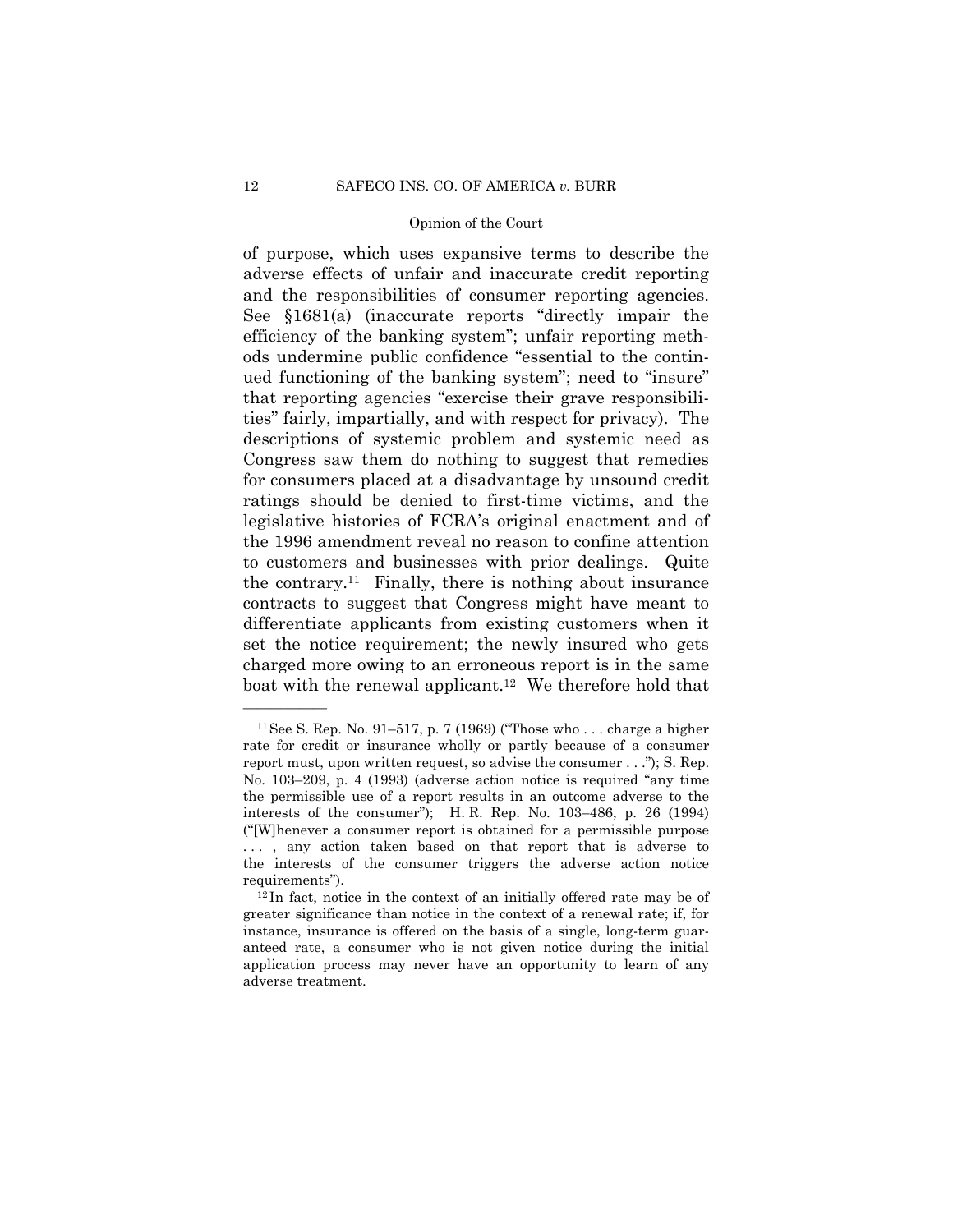the "increase" required for "adverse action," 15 U. S. C.  $$1681a(k)(1)(B)(i)$ , speaks to a disadvantageous rate even with no prior dealing; the term reaches initial rates for new applicants.

# B

Although offering the initial rate for new insurance can be an "adverse action," respondent-plaintiffs have another hurdle to clear, for §1681m(a) calls for notice only when the adverse action is "based in whole or in part on" a credit report. GEICO argues that in order to have adverse action "based on" a credit report, consideration of the report must be a necessary condition for the increased rate. The Government and respondent-plaintiffs do not explicitly take a position on this point.

To the extent there is any disagreement on the issue, we accept GEICO's reading. In common talk, the phrase "based on" indicates a but-for causal relationship and thus a necessary logical condition. Under this most natural reading of §1681m(a), then, an increased rate is not "based in whole or in part on" the credit report unless the report was a necessary condition of the increase.

As before, there are textual arguments pointing another way. The statute speaks in terms of basing the action "in part" as well as wholly on the credit report, and this phrasing could mean that adverse action is "based on" a credit report whenever the report was considered in the rate-setting process, even without being a necessary condition for the rate increase. But there are good reasons to think Congress preferred GEICO's necessary-condition reading.

If the statute has any claim to lucidity, not all "adverse actions" require notice, only those "based . . . on" information in a credit report. Since the statute does not explicitly call for notice when a business acts adversely merely after consulting a report, conditioning the requirement on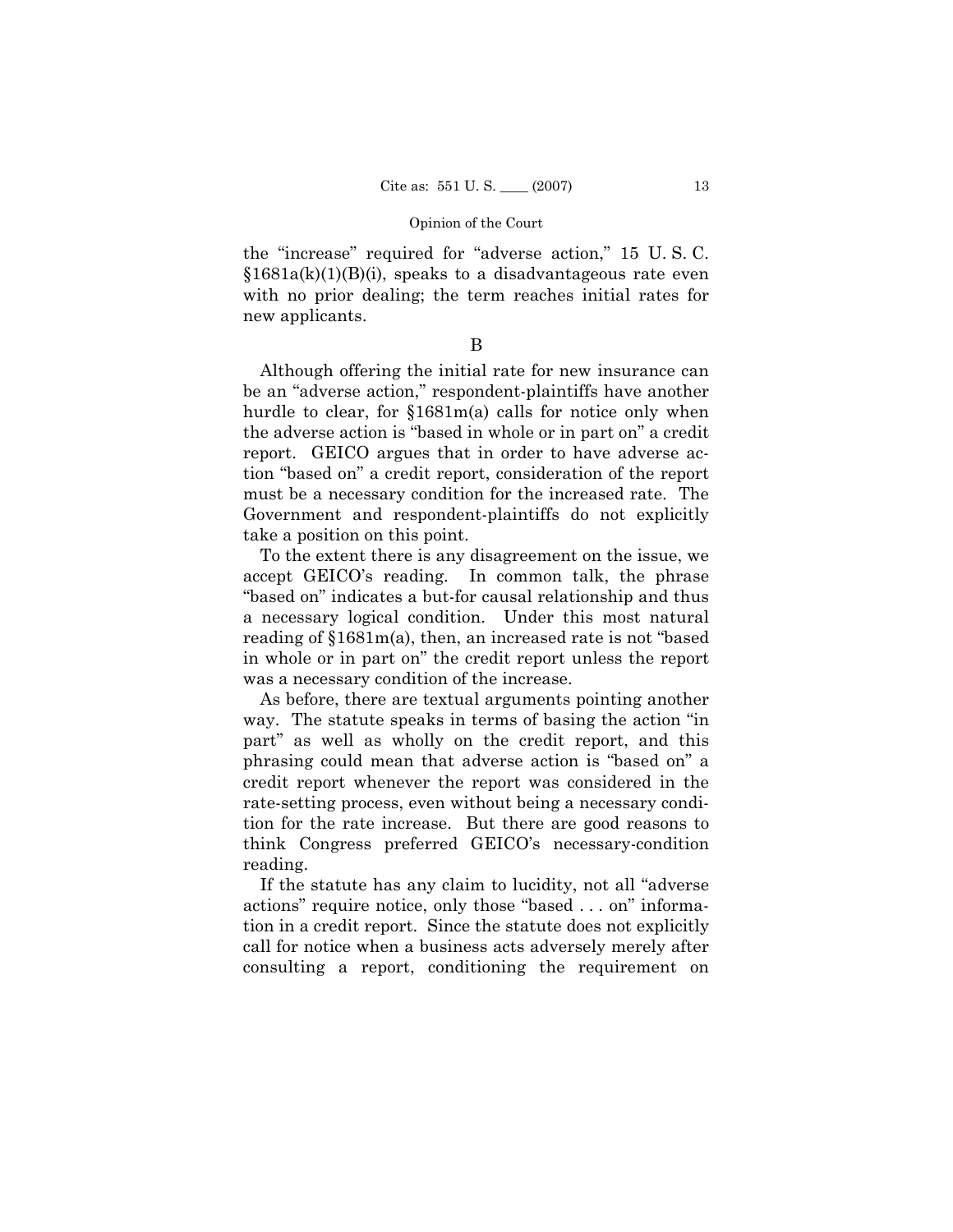action "based . . . on" a report suggests that the duty to report arises from some practical consequence of reading the report, not merely some subsequent adverse occurrence that would have happened anyway. If the credit report has no identifiable effect on the rate, the consumer has no immediately practical reason to worry about it (unless he has the power to change every other fact that stands between himself and the best possible deal); both the company and the consumer are just where they would have been if the company had never seen the report.<sup>13</sup> And if examining reports that make no difference was supposed to trigger a reporting requirement, it would be hard to find any practical point in imposing the "based ... on" restriction. So it makes more sense to suspect that Congress meant to require notice and prompt a challenge by the consumer only when the consumer would gain something if the challenge succeeded.<sup>14</sup>

<sup>13</sup>For instance, if a consumer's driving record is so poor that no insurer would give him anything but the highest possible rate regardless of his credit report, whether or not an insurer happened to look at his credit report should have no bearing on whether the consumer must receive notice, since he has not been treated differently as a result of it. 14The history of the Act provides further support for this reading.

The originally enacted version of the notice requirement stated: "Whenever . . . the charge for . . . insurance is increased either wholly or partly because of information contained in a consumer report . . . , the user of the consumer report shall so advise the consumer . . . . " 15 U.S.C. §1681m(a) (1976 ed.). The "because of" language in the original statute emphasized that the consumer report must actually have caused the adverse action for the notice requirement to apply. When Congress amended FCRA in 1996, it sought to define "adverse action" with greater particularity, and thus split the notice provision into two separate subsections. See 110 Stat. 3009–426 to 3009–427, 3009–443 to 3009–444. In the revised version of §1681m(a), the original "because of" phrasing changed to "based on," but there was no indication that this change was meant to be a substantive alteration of the statute's scope.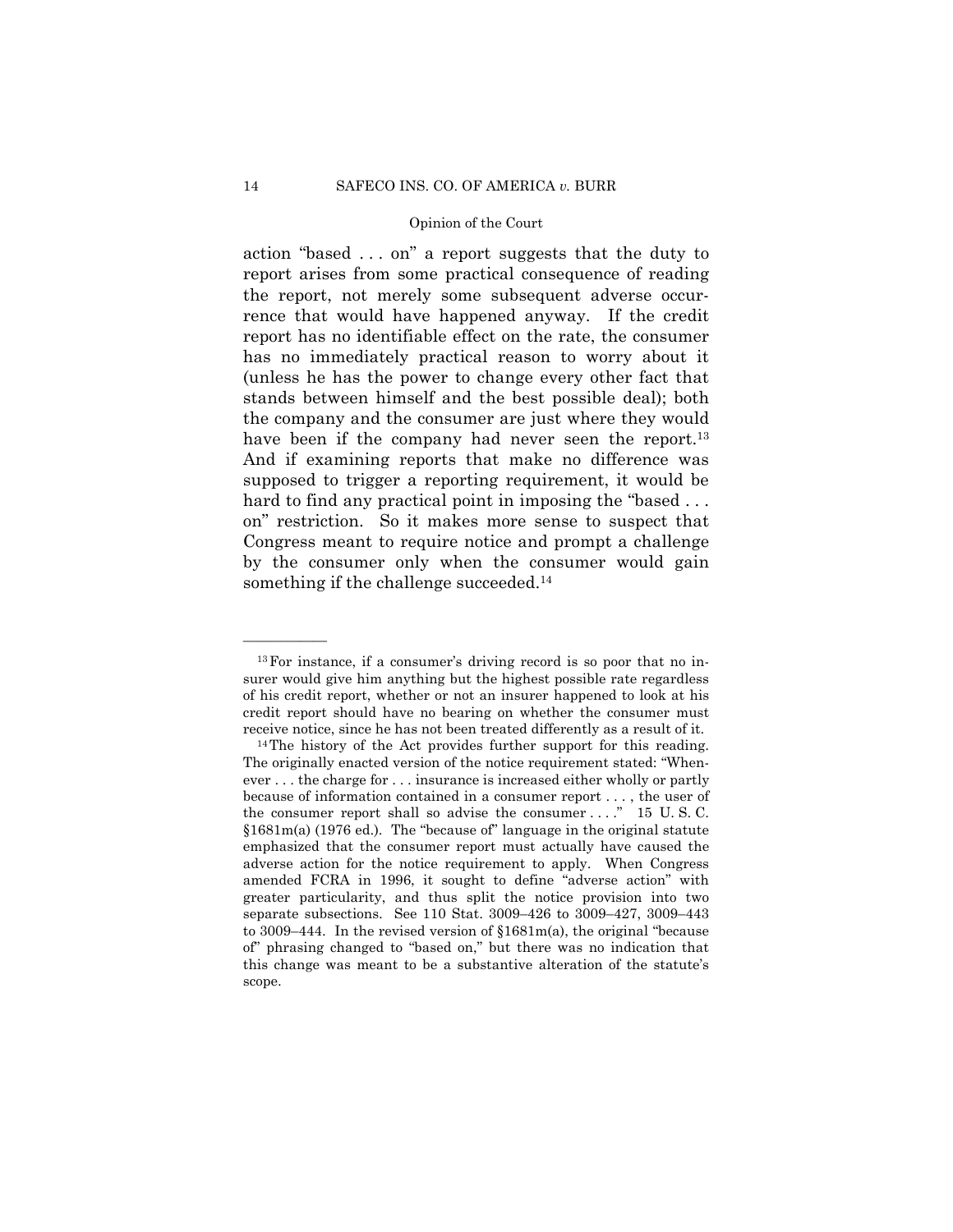## $\mathcal{C}$

To sum up, the difference required for an increase can be understood without reference to prior dealing (allowing a first-time applicant to sue), and considering the credit report must be a necessary condition for the difference. The remaining step in determining a duty to notify in cases like these is identifying the benchmark for determining whether a first-time rate is a disadvantageous increase. And in dealing with this issue, the pragmatic reading of "based . . . on" as a condition necessary to make a practical difference carries a helpful suggestion.

The Government and respondent-plaintiffs argue that the baseline should be the rate that the applicant would have received with the best possible credit score, while GEICO contends it is what the applicant would have had if the company had not taken his credit score into account (the "neutral score" rate GEICO used in Edo's case). We think GEICO has the better position, primarily because its "increase" baseline is more comfortable with the understanding of causation just discussed, which requires notice under §1681m(a) only when the effect of the credit report on the initial rate offered is necessary to put the consumer in a worse position than other relevant facts would have decreed anyway. If Congress was this concerned with practical consequences when it adopted a "based . . . on" causation standard, it presumably thought in equally practical terms when it spoke of an "increase" that must be defined by a baseline to measure from. Congress was therefore more likely concerned with the practical question whether the consumer's rate actually suffered when the company took his credit report into account than the theoretical question whether the consumer would have gotten a better rate with perfect credit.15

<sup>15</sup>While it might seem odd, under the current statutory structure, to interpret the definition of "adverse action" (in  $\{1681a(k)(1)(B)(i)\}\$  in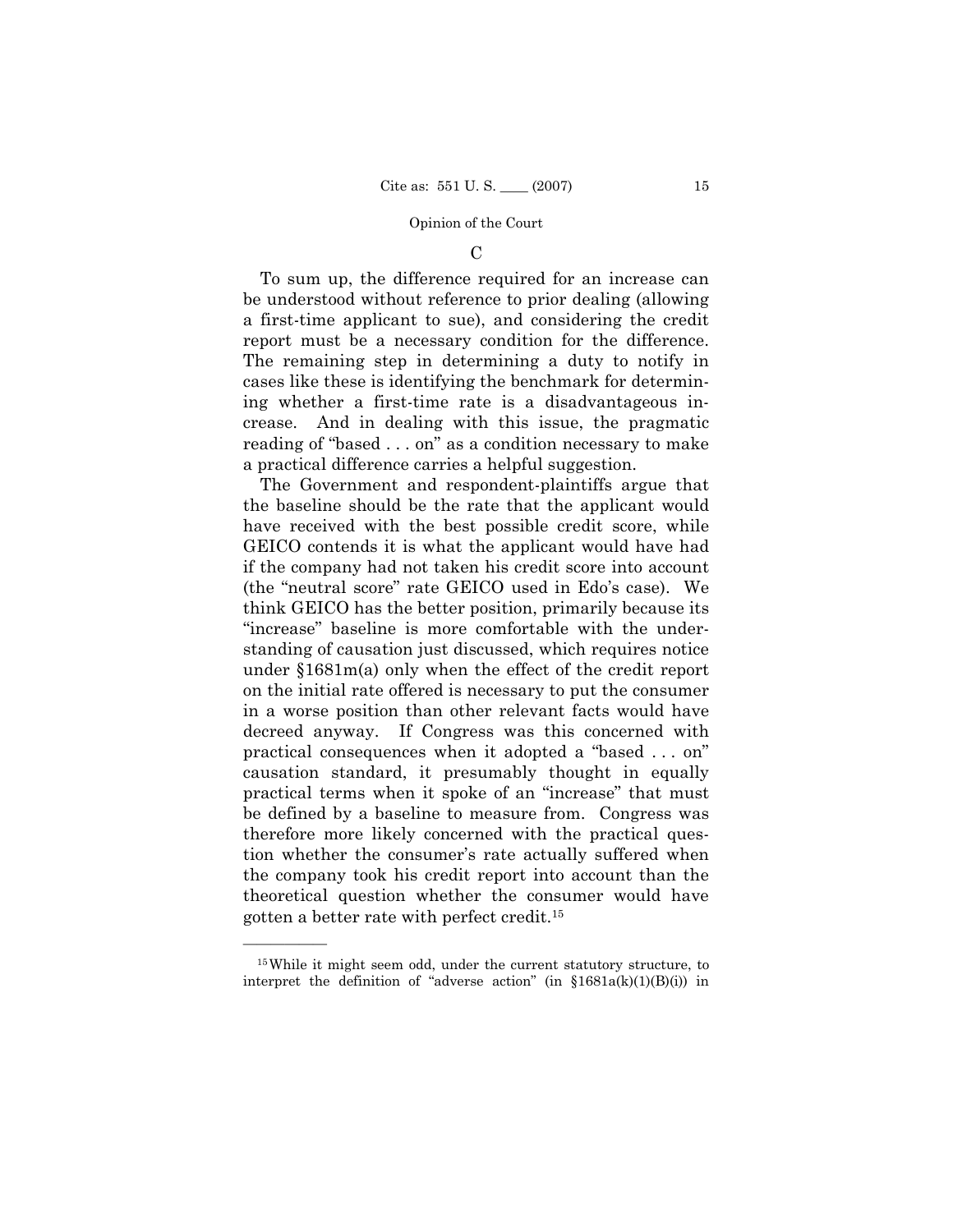The Government objects that this reading leaves a loophole, since it keeps first-time applicants who actually deserve better-than-neutral credit scores from getting notice, even when errors in credit reports saddle them with unfair rates. This is true; the neutral-score baseline will leave some consumers without a notice that might lead to discovering errors. But we do not know how often these cases will occur, whereas we see a more demonstrable and serious disadvantage inhering in the Government's position.

Since the best rates (the Government's preferred baseline) presumably go only to a minority of consumers, adopting the Government's view would require insurers to send slews of adverse action notices; every young applicant who had yet to establish a gilt-edged credit report, for example, would get a notice that his charge had been "increased" based on his credit report. We think that the consequence of sending out notices on this scale would undercut the obvious policy behind the notice requirement, for notices as common as these would take on the character of formalities, and formalities tend to be ignored. It would get around that new insurance usually

conjunction with §1681m(a), which simply applies the notice requirement to a particular subset of "adverse actions," there are strong indications that Congress intended these provisions to be construed in tandem. When FCRA was initially enacted, the link between the definition of "adverse action" and the notice requirement was clear, since "adverse action" was defined within  $$1681m(a)$ . See 15 U.S.C.  $$1681m(a)$  (1976) ed.). Though Congress eventually split the provision into two parts (with the definition of "adverse action" now located at  $$1681a(k)(1)(B)(i)$ ), the legislative history suggests that this change was not meant to alter Congress's intent to define "adverse action" in light of the notice requirement. See S. Rep. No. 103-209, at 4 ("The Committee bill ... defines an 'adverse action' as any action that is adverse to the interests of the consumer and is based in whole or in part on a consumer report"); H. R. Rep. No. 103–486, at 26 ("[A]ny action based on [a consumer] report that is adverse to the interests of the consumer triggers the adverse action notice requirements").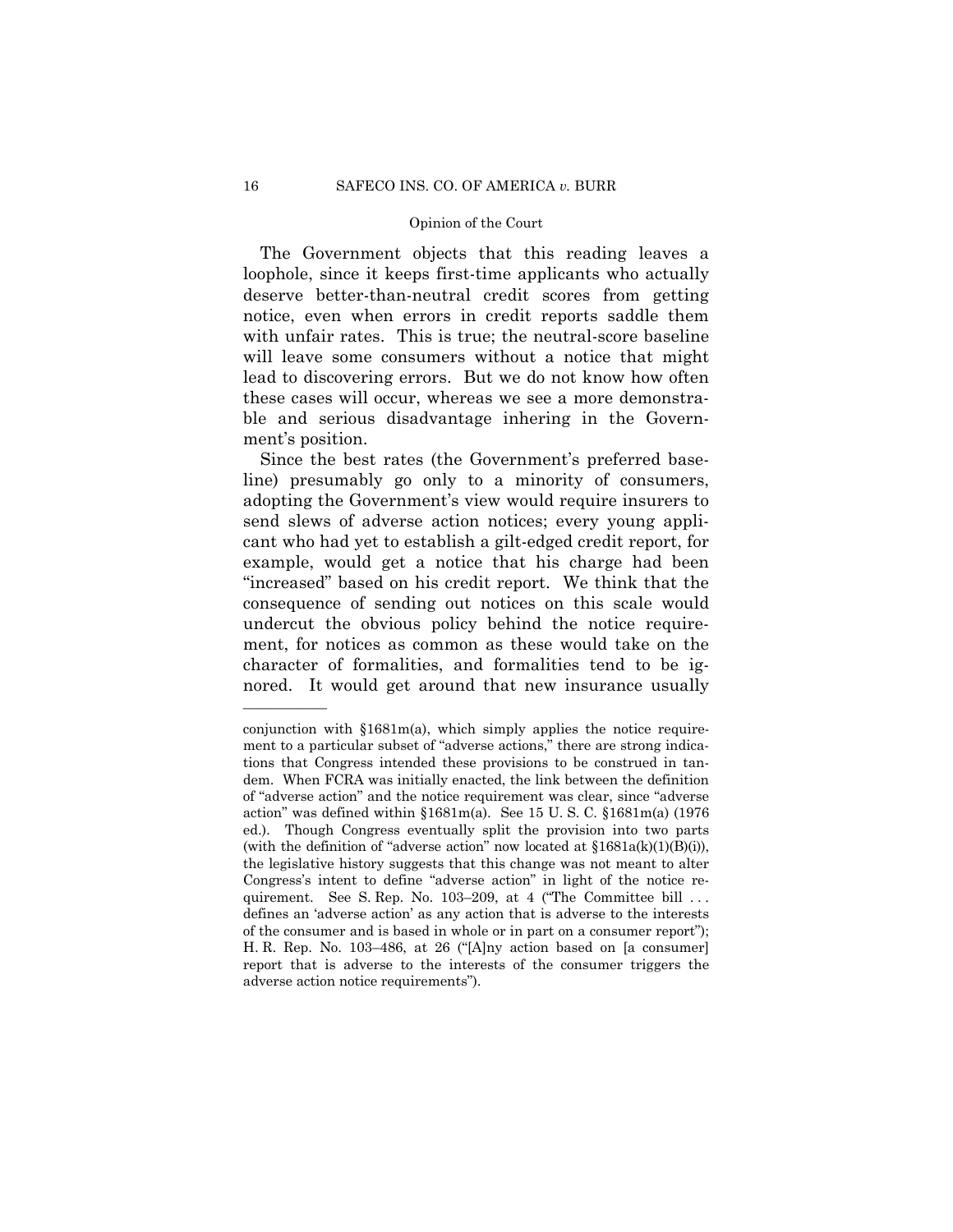comes with an adverse action notice, owing to some legal quirk, and instead of piquing an applicant's interest about the accuracy of his credit record, the commonplace notices would mean just about nothing and go the way of junk mail. Assuming that Congress meant a notice of adverse action to get some attention, we think the cost of closing the loophole would be too high.

While on the subject of hypernotification, we should add a word on another point of practical significance. Although the rate initially offered for new insurance is an "increase" calling for notice if it exceeds the neutral rate, did Congress intend the same baseline to apply if the quoted rate remains the same over a course of dealing, being repeated at each renewal date?

We cannot believe so. Once a consumer has learned that his credit report led the insurer to charge more, he has no need to be told over again with each renewal if his rate has not changed. For that matter, any other construction would probably stretch the word "increase" more than it could bear. Once the gas station owner had charged the customer the above-market price, it would be strange to speak of the same price as an increase every time the customer pulled in. Once buyer and seller have begun a course of dealing, customary usage does demand a change for "increase" to make sense.16 Thus, after initial dealing between the consumer and the insurer, the baseline for "increase" is the previous rate or charge, not the "neutral" baseline that applies at the start.

<sup>16</sup>Consider, too, a consumer who, at the initial application stage, had a perfect credit score and thus obtained the best insurance rate, but, at the renewal stage, was charged at a higher rate (but still lower than the rate he would have received had his credit report not been taken into account) solely because his credit score fell during the interim. Although the consumer clearly suffered an "increase" in his insurance rate that was "based on" his credit score, he would not be entitled to an adverse action notice under the baseline used for initial applications.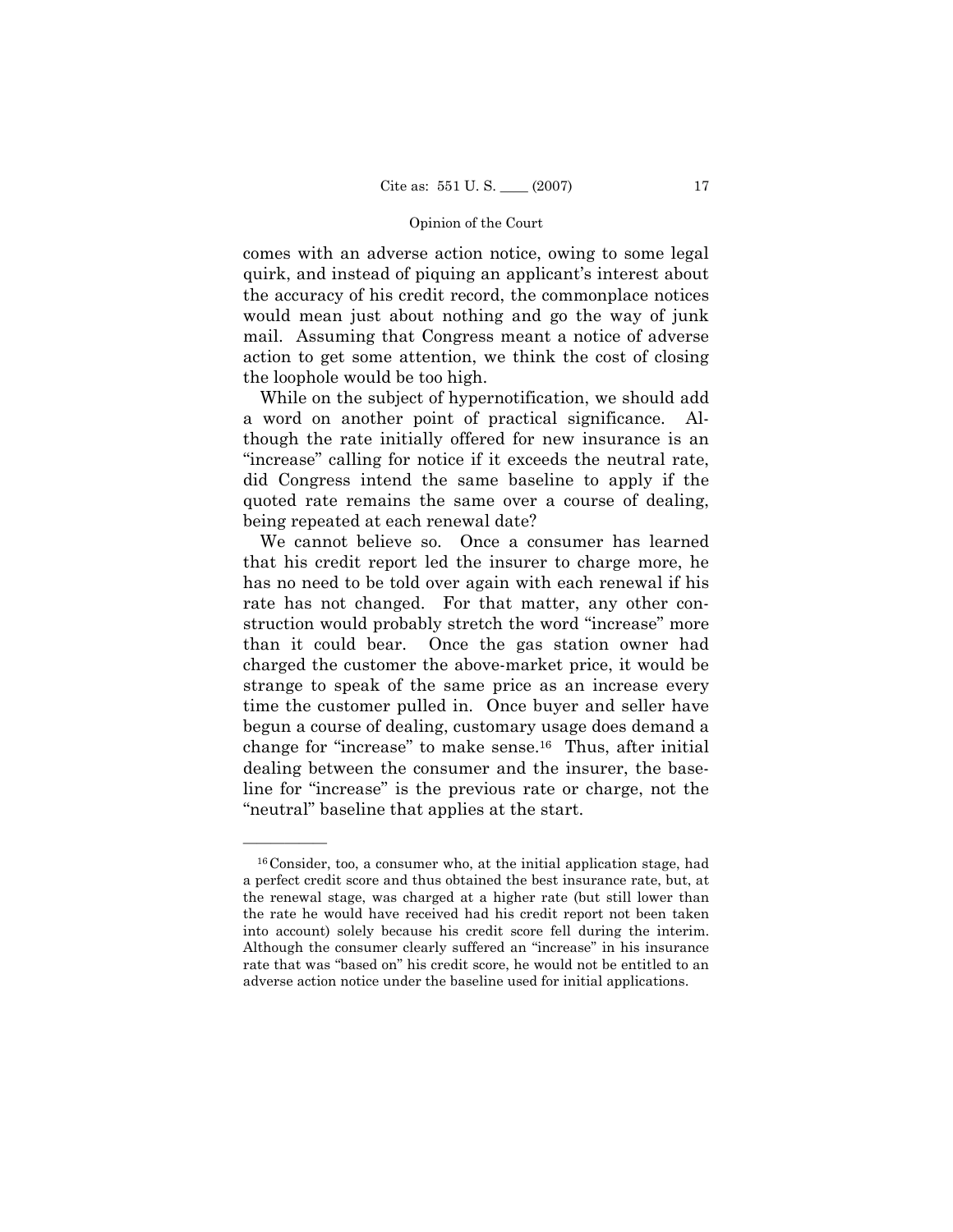# IV A

In GEICO's case, the initial rate offered to Edo was the one he would have received if his credit score had not been taken into account, and GEICO owed him no adverse action notice under §1681m(a).17

### B

Safeco did not give Burr and Massey any notice because it thought §1681m(a) did not apply to initial applications, a mistake that left the company in violation of the statute if Burr and Massey received higher rates "based in whole or in part" on their credit reports; if they did, Safeco would be liable to them on a showing of reckless conduct (or worse). The first issue we can forget, however, for although the record does not reliably indicate what rates they would have obtained if their credit reports had not been considered, it is clear enough that if Safeco did violate the statute, the company was not reckless in falling down in its duty.

While "the term recklessness is not self-defining," the common law has generally understood it in the sphere of civil liability as conduct violating an objective standard:

<sup>17</sup>We reject Edo's alternative argument that GEICO's offer of a standard insurance policy with GEICO Indemnity was an "adverse action" requiring notice because it amounted to a "denial" of insurance through a lower cost, "preferred" policy with GEICO General. See  $§1681a(k)(1)(B)(i)$  (defining "adverse action" to include a "denial ... of . . . insurance"). An applicant calling GEICO for insurance talks with a sales representative who acts for all the GEICO companies. The record has no indication that GEICO tells applicants about its corporate structure, or that applicants request insurance from one of the several companies or even know of their separate existence. The salesperson takes information from the applicant and obtains his credit score, then either denies any insurance or assigns him to one of the companies willing to provide it; the other companies receive no application and take no separate action. This way of accepting new business is clearly outside the natural meaning of "denial" of insurance.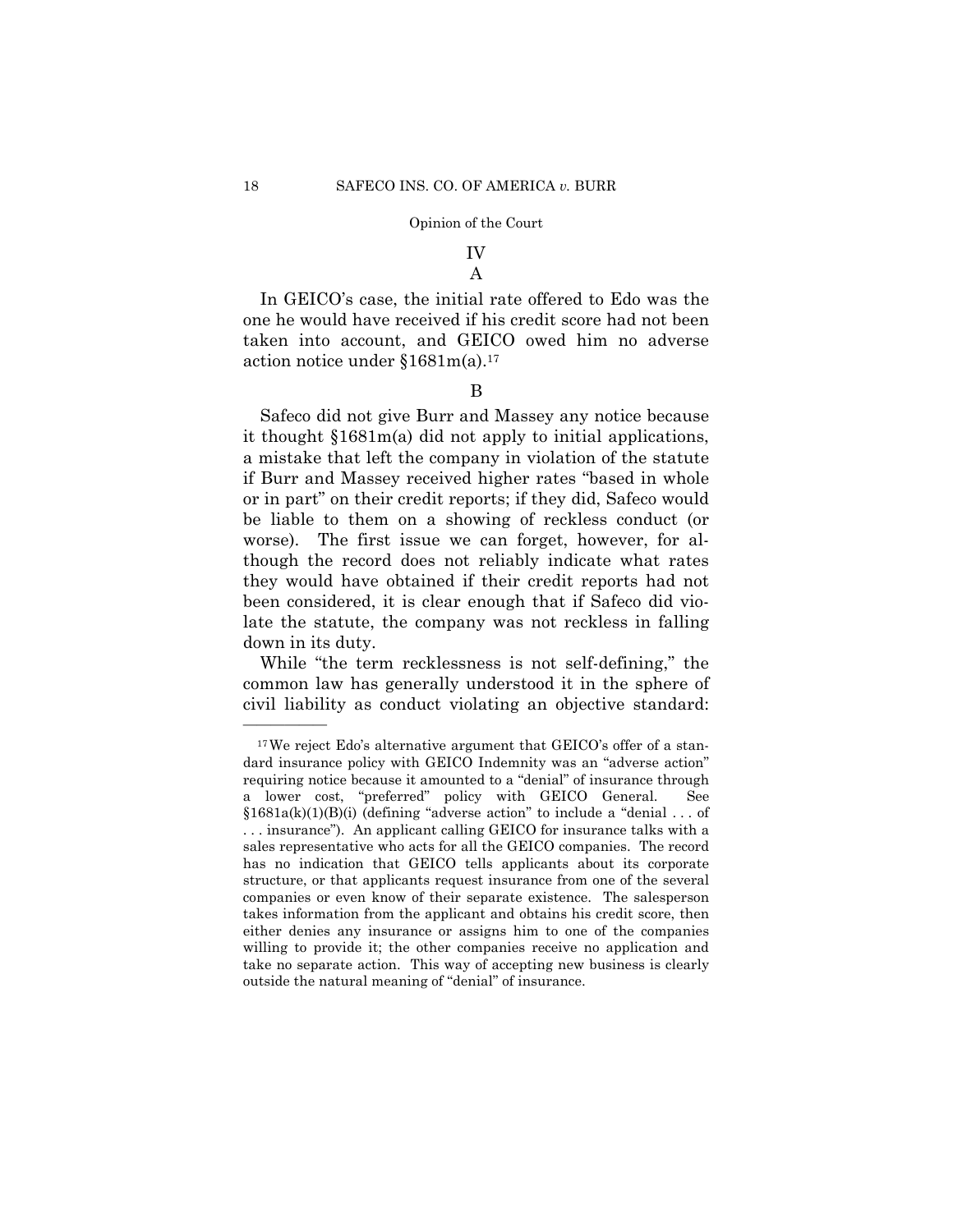action entailing "an unjustifiably high risk of harm that is either known or so obvious that it should be known."18 *Farmer* v. *Brennan*, 511 U. S. 825, 836 (1994); see Prosser and Keeton §34, at 213–214. The Restatement, for example, defines reckless disregard of a person's physical safety this way:

"The actor's conduct is in reckless disregard of the safety of another if he does an act or intentionally fails to do an act which it is his duty to the other to do, knowing or having reason to know of facts which would lead a reasonable man to realize, not only that his conduct creates an unreasonable risk of physical harm to another, but also that such risk is substantially greater than that which is necessary to make his conduct negligent." Restatement (Second) of Torts §500, p. 587 (1963–1964).

It is this high risk of harm, objectively assessed, that is the essence of recklessness at common law. See Prosser and Keeton §34, at 213 (recklessness requires "a known or obvious risk that was so great as to make it highly probable that harm would follow").

There being no indication that Congress had something different in mind, we have no reason to deviate from the common law understanding in applying the statute. See *Prupis*, 529 U. S., at 500–501. Thus, a company subject to FCRA does not act in reckless disregard of it unless the action is not only a violation under a reasonable reading of the statute's terms, but shows that the company ran a risk of violating the law substantially greater than the risk associated with a reading that was merely careless.

Here, there is no need to pinpoint the negligence/recklessness line, for Safeco's reading of the statute,

<sup>18</sup>Unlike civil recklessness, criminal recklessness also requires subjective knowledge on the part of the offender. *Brennan*, 511 U. S., at 836–837; ALI, Model Penal Code §2.02(2)(c) (1985).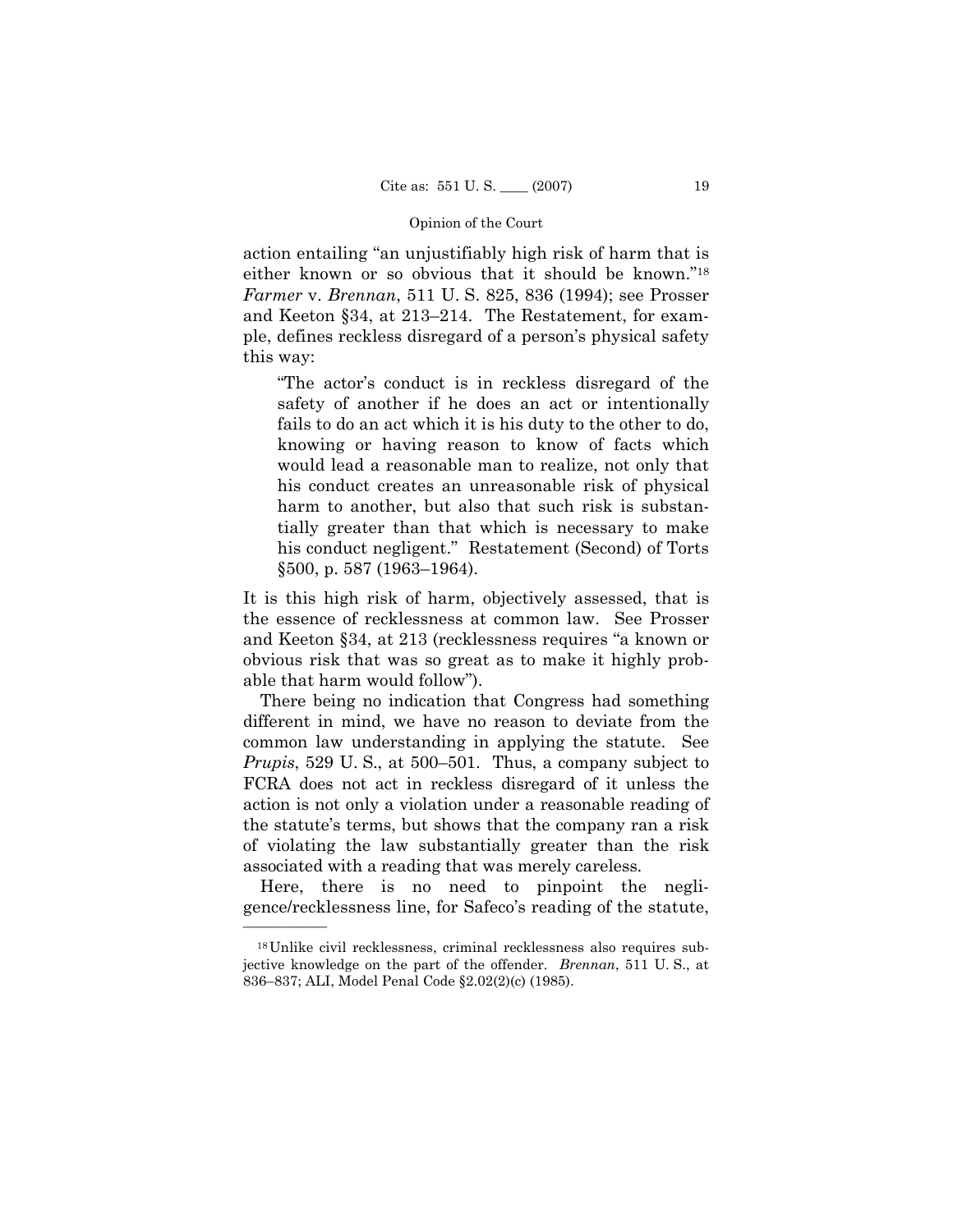albeit erroneous, was not objectively unreasonable. As we said,  $$1681a(k)(1)(B)(i)$  is silent on the point from which to measure "increase." On the rationale that "increase" presupposes prior dealing, Safeco took the definition as excluding initial rate offers for new insurance, and so sent no adverse action notices to Burr and Massey. While we disagree with Safeco's analysis, we recognize that its reading has a foundation in the statutory text, see *supra*, at 11, and a sufficiently convincing justification to have persuaded the District Court to adopt it and rule in Safeco's favor.

This is not a case in which the business subject to the Act had the benefit of guidance from the courts of appeals or the Federal Trade Commission (FTC) that might have warned it away from the view it took. Before these cases, no court of appeals had spoken on the issue, and no authoritative guidance has yet come from the FTC19 (which in any case has only enforcement responsibility, not substantive rulemaking authority, for the provisions in question, see 15 U. S. C. §§1681s(a)(1), (e)). Cf. *Saucier* v. *Katz*, 533 U. S. 194, 202 (2001) (assessing, for qualified immunity purposes, whether an action was reasonable in light of legal rules that were "clearly established" at the time). Given this dearth of guidance and the less-thanpellucid statutory text, Safeco's reading was not objectively unreasonable, and so falls well short of raising the "unjustifiably high risk" of violating the statute necessary

<sup>19</sup>Respondent-plaintiffs point to a letter, written by an FTC staff member to an insurance company lawyer, that suggests that an "adverse action" occurs when "the applicant will have to pay more for insurance at the inception of the policy than he or she would have been charged if the consumer report had been more favorable." Letter from Hannah A. Stires to James M. Ball (Mar. 1, 2000), http://www.ftc.gov/os/statutes/fcra/ball.htm (as visited May 17, 2007, and available in Clerk of Court's case file). But the letter did not canvas the issue, and it explicitly indicated that it was merely "an informal staff opinion . . . not binding on the Commission." *Ibid.*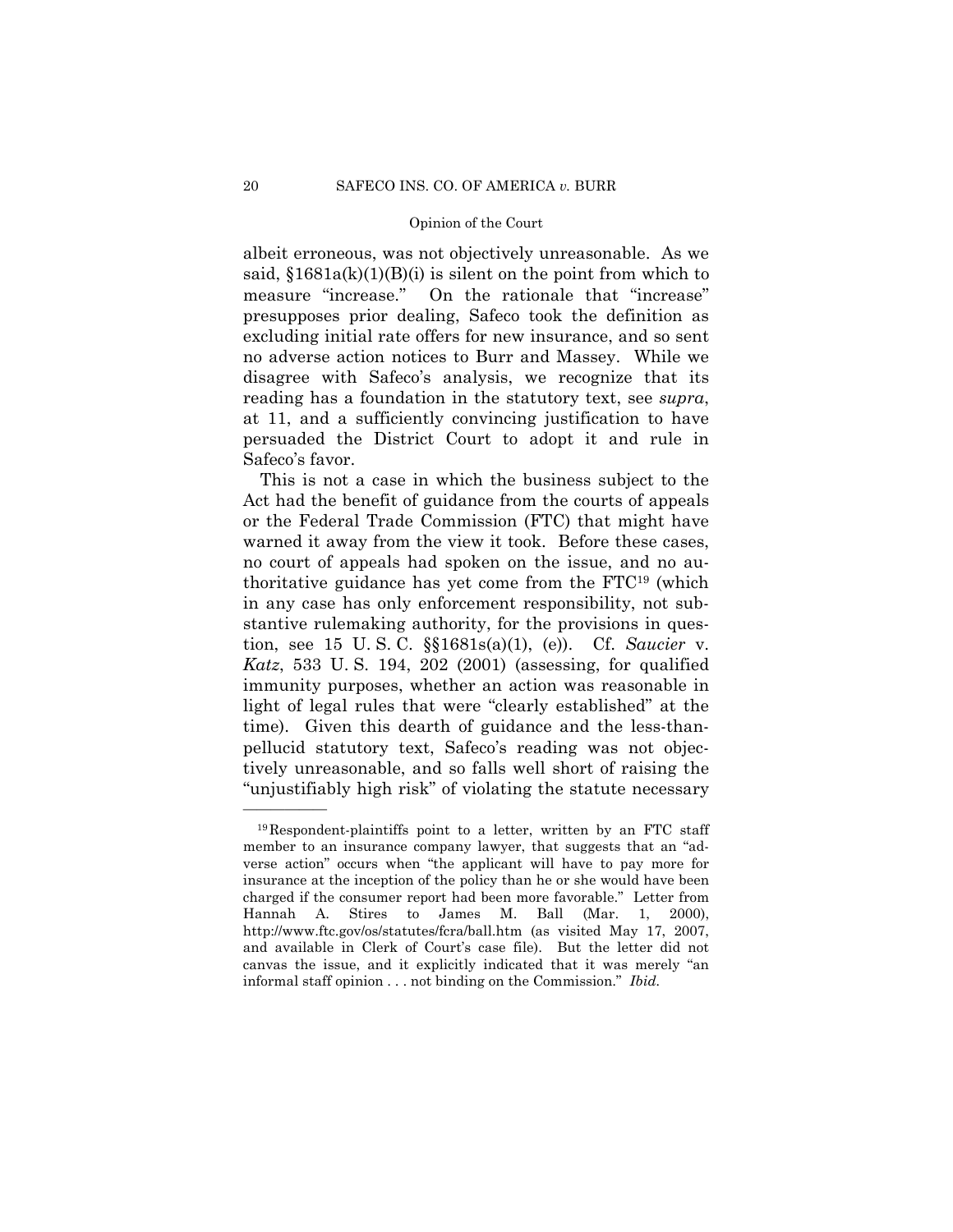for reckless liability.20

——————

\* \* \*

The Court of Appeals correctly held that reckless disregard of a requirement of FCRA would qualify as a willful violation within the meaning of §1681n(a). But there was no need for that court to remand the cases for factual development. GEICO's decision to issue no adverse action notice to Edo was not a violation of §1681m(a), and Safeco's misreading of the statute was not reckless. The judgments of the Court of Appeals are therefore reversed in both cases, which are remanded for further proceedings consistent with this opinion.

*It is so ordered.* 

<sup>20</sup>Respondent-plaintiffs argue that evidence of subjective bad faith must be taken into account in determining whether a company acted knowingly or recklessly for purposes of §1681n(a). To the extent that they argue that evidence of subjective bad faith can support a willfulness finding even when the company's reading of the statute is objectively reasonable, their argument is unsound. Where, as here, the statutory text and relevant court and agency guidance allow for more than one reasonable interpretation, it would defy history and current thinking to treat a defendant who merely adopts one such interpretation as a knowing or reckless violator. Congress could not have intended such a result for those who followed an interpretation that could reasonably have found support in the courts, whatever their subjective intent may have been.

Both Safeco and GEICO argue that good-faith reliance on legal advice should render companies immune to claims raised under §1681n(a). While we do not foreclose this possibility, we need not address the issue here in light of our present holdings.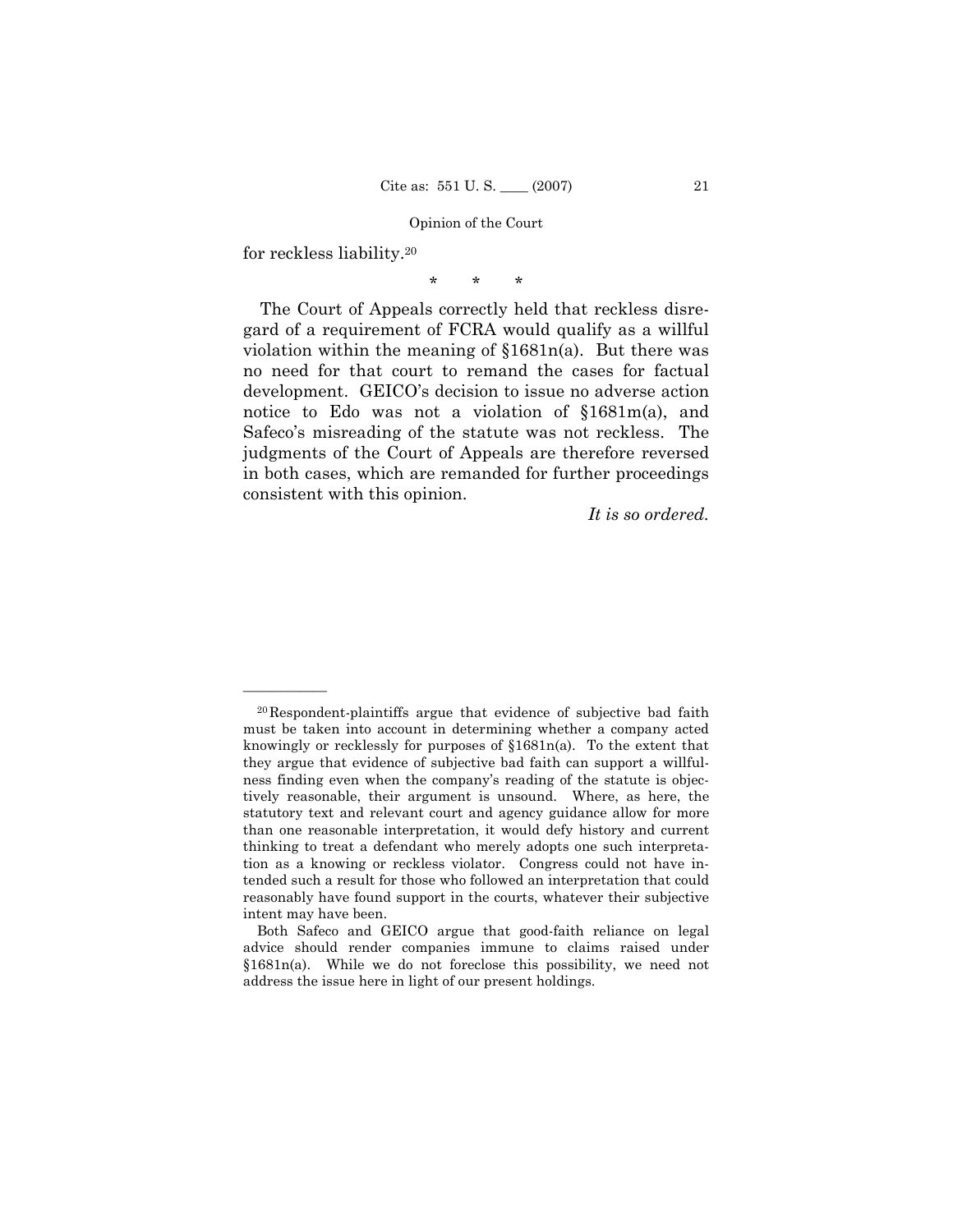Opinion of STEVENS, J.

### $\frac{1}{2}$  , where  $\frac{1}{2}$ **SUPREME COURT OF THE UNITED STATES**

### $\mathcal{L}=\mathcal{L}$ Nos. 06–84 and 06–100

# SAFECO INSURANCE COMPANY OF AMERICA, ET AL., **PETITIONERS** 06–84 *v.*

## CHARLES BURR ET AL.

# GEICO GENERAL INSURANCE COMPANY, ET AL., PETITIONERS

06–100 *v.* 

# AJENE EDO

# ON WRITS OF CERTIORARI TO THE UNITED STATES COURT OF APPEALS FOR THE NINTH CIRCUIT

[June 4, 2007]

 JUSTICE STEVENS, with whom JUSTICE GINSBURG joins, concurring in part and concurring in the judgment.

While I join the Court's judgment and Parts I, II, III–A, and IV–B of the Court's opinion, I disagree with the reasoning in Parts III–B and III–C, as well as with Part IV– A, which relies on that reasoning.

An adverse action taken after reviewing a credit report "is based in whole or in part on" that report within the meaning of 15 U. S. C. §1681m(a). That is true even if the company would have made the same decision without looking at the report, because what the company actually did is more relevant than what it might have done. I find nothing in the statute making the examination of a credit report a "necessary condition" of any resulting increase. *Ante*, at 13. The more natural reading is that reviewing a report is only a sufficient condition.

The Court's contrary position leads to a serious anom-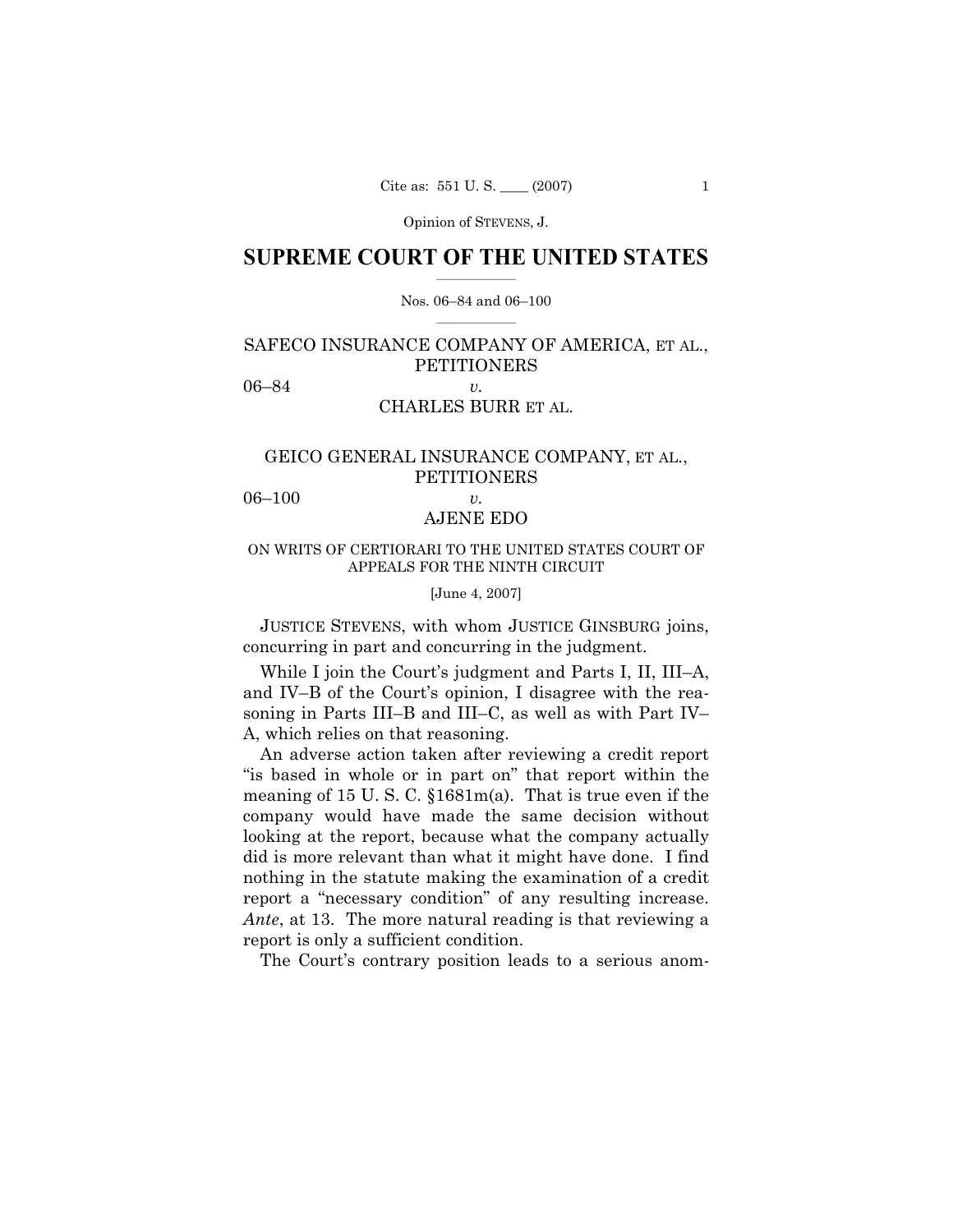### Opinion of STEVENS, J.

aly. As a matter of federal law, companies are free to adopt whatever "neutral" credit scores they want. That score need not (and probably will not) reflect the median consumer credit score. More likely, it will reflect a company's assessment of the creditworthiness of a run-of-themill applicant who lacks a credit report. Because those who have yet to develop a credit history are unlikely to be good credit risks, "neutral" credit scores will in many cases be quite low. Yet under the Court's reasoning, only those consumers with credit scores even lower than what may already be a very low "neutral" score will ever receive adverse action notices.1

While the Court acknowledges that "the neutral-score baseline will leave some consumers without a notice that might lead to discovering errors," *ante*, at 16, it finds this unobjectionable because Congress was likely uninterested in "the theoretical question of whether the consumer would have gotten a better rate with perfect credit." *Ante*, at 16.2 The Court's decision, however, disserves not only those consumers with "gilt-edged credit report[s]," *ante*, at 16, but also the much larger category of consumers with better-than-"neutral" scores. I find it difficult to believe

<sup>1</sup>Stranger still, companies that automatically disqualify consumers who lack credit reports will never need to send any adverse action notices. After all, the Court's baseline is "what the applicant would have had if the company had not taken his credit score into account," *ante*, at 15, but from such companies, what the applicant "would have had" is no insurance at all. An offer of insurance at *any* price, however inflated by a poor and perhaps incorrect credit score, will therefore never constitute an adverse action.<br><sup>2</sup>The Court also justifies its deviation from the statute's text by rea-

soning that frequent adverse action notices would be ignored. See *ante*, at 16–17. To borrow a sentence from the Court's opinion: "Perhaps." *Ante*, at 8. But rather than speculate about the likely effect of "hypernotification," *ante*, at 17, I would defer to the Solicitor General's position, informed by the Federal Trade Commission's expert judgment, that consumers by and large benefit from adverse action notices, however common. See Brief for United States as *Amicus Curiae* 27–29.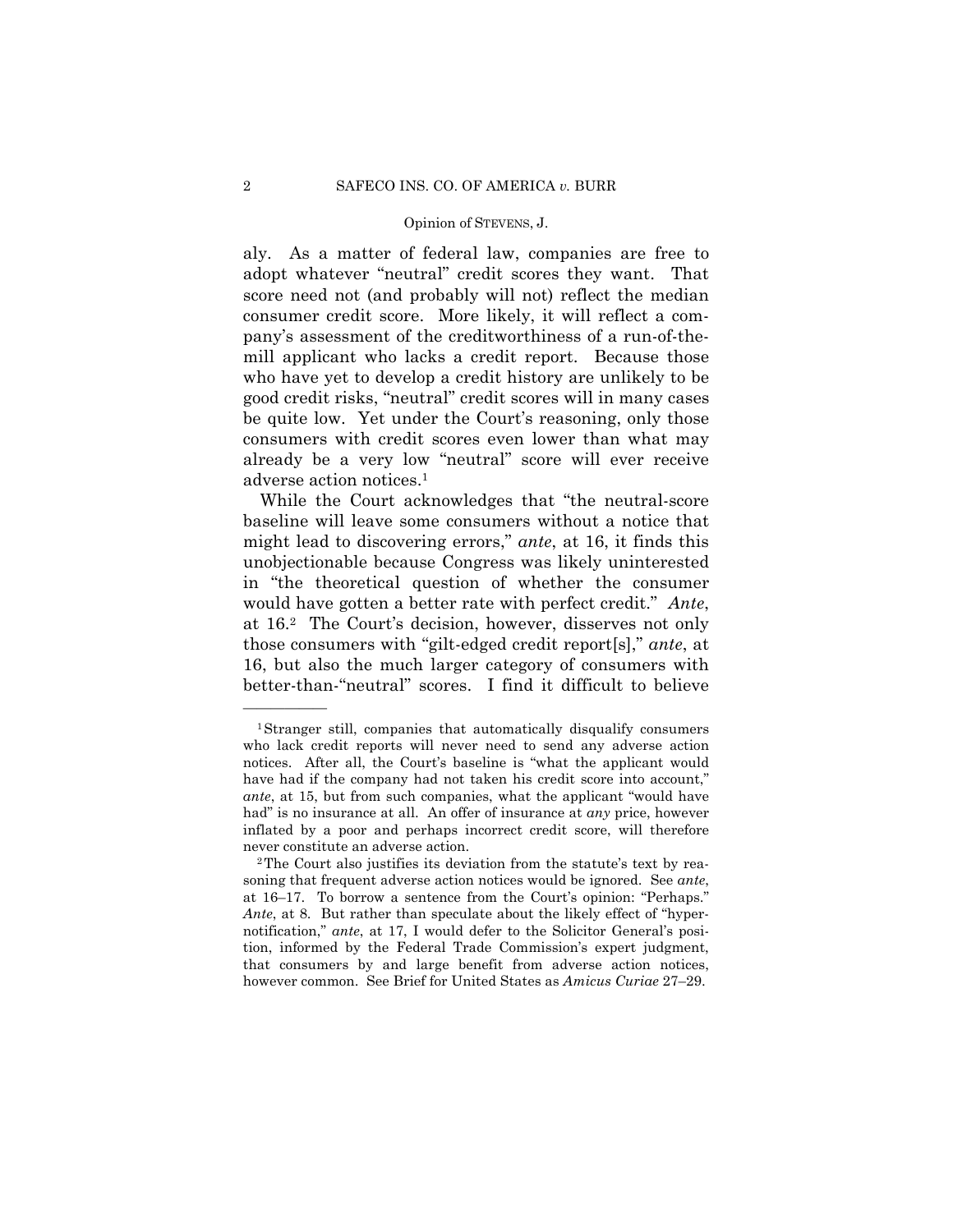# Opinion of STEVENS, J.

that Congress could have intended for a company's unrestrained adoption of a "neutral" score to keep many (if not most) consumers from ever hearing that their credit reports are costing them money. In my view, the statute's text is amenable to a more sensible interpretation.